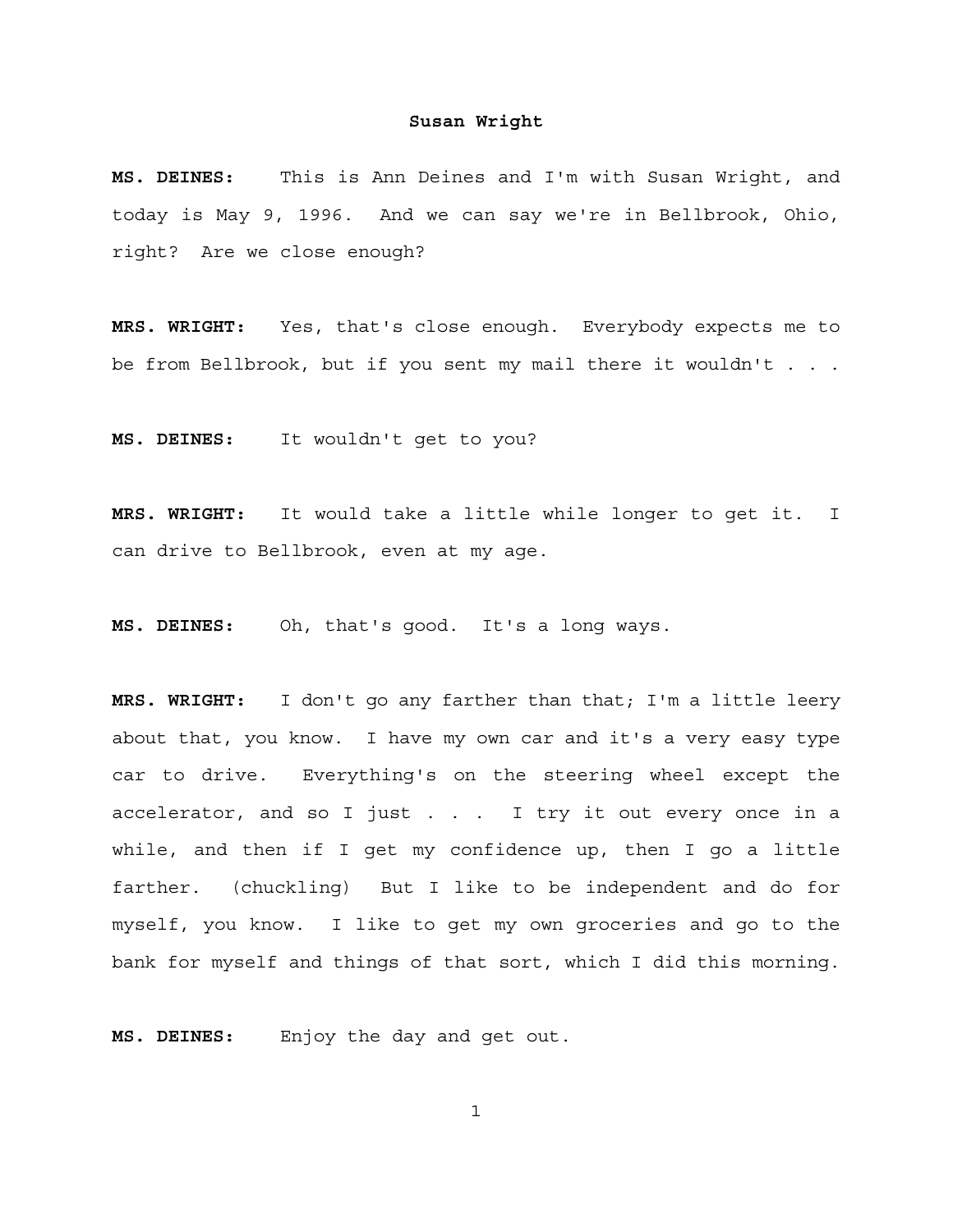**MRS. WRIGHT:** Oh, yes.

**MS. DEINES:** Let's start with a little background about you. You were born here, or . . . ?

**MRS. WRIGHT:** I was a schoolteacher eighteen years, and we dated for a long, long time. In fact, he was a Sigma Chi at Miami University, and we went to grade school together first.

**MS. DEINES:** Okay, I was going to ask where you met your husband.

**MRS. WRIGHT:** Yeah. But he moved to Longfellow, or had to go to Longfellow because he moved to Dayton View, and I had to stay in Edison because we were on Riverview Avenue then at that time. So that was the reason that we didn't see each other. Orville sent him to private school then. Frank Slutz [Moraine Park School] had a private school in Dayton.

**MS. DEINES:** Here in Dayton?

**MRS. WRIGHT:** Yes.

**MS. DEINES:** Was that for high school, or . . . ?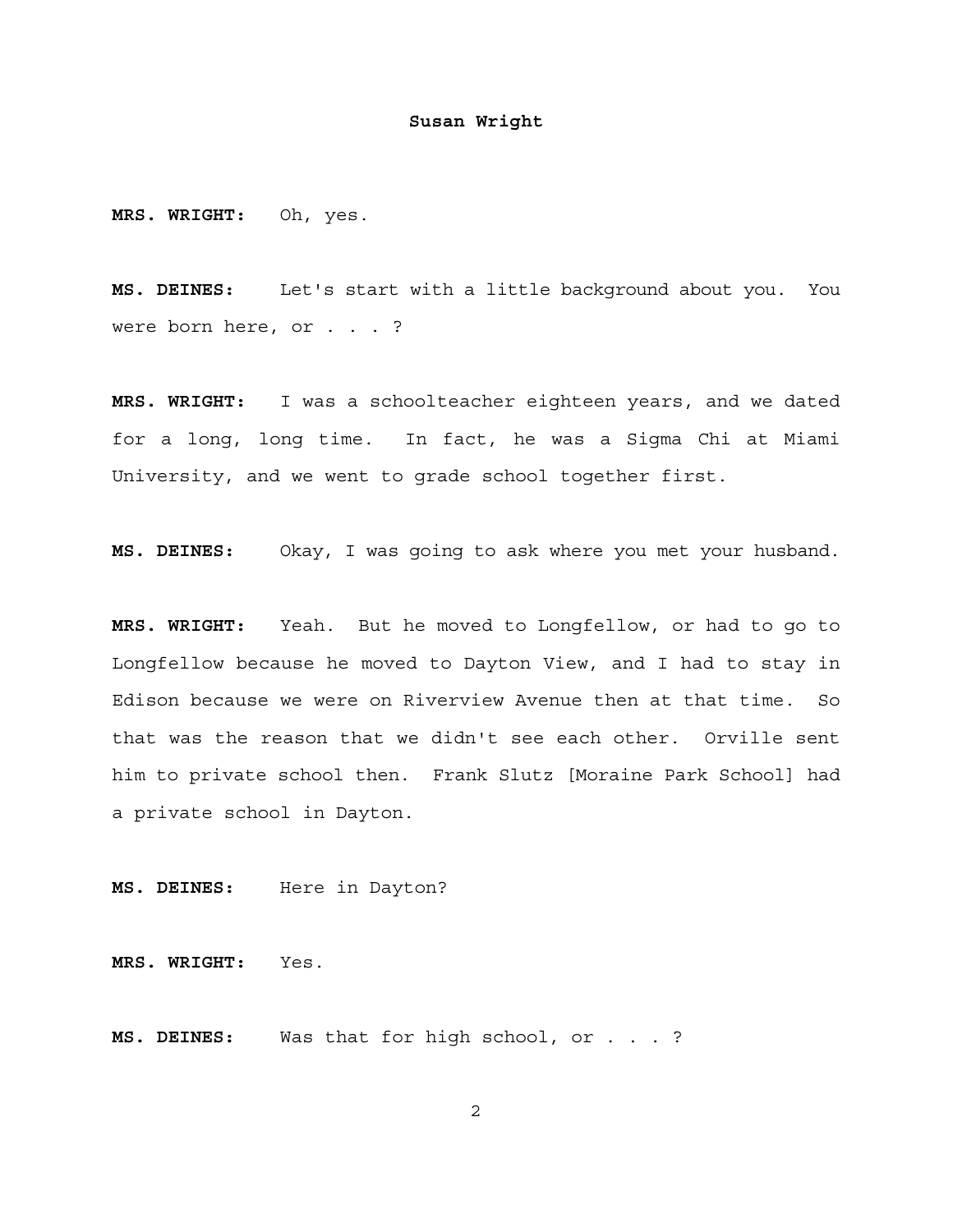**MRS. WRIGHT:** Well, there were, I think, only twelve or fourteen boys in that. It was a boys' school and a private school, and they thought . . . Orville thought he would get a better education under that, so he sent him there. So that took him away from my high school, where I went to high school.

**MS. DEINES:** Now, did you go to Roosevelt?

**MRS. WRIGHT:** No, I went to Steele.

**MS. DEINES:** Steele, okay. I knew it was one of the two. I guessed the wrong one.

**MRS. WRIGHT:** In 1920.

**MS. DEINES:** That's your graduating class?

**MRS. WRIGHT:** Yeah, that was my graduation class, 1920. And so then that first year I had been studying music . . . See, I have a piano, a grand piano of my own, and I had been studying music and my parents kind of wanted me to do something with that. They had put out quite a little bit of money on that, and when I finished it I said, "Now I've done what you want me to do, I want to go to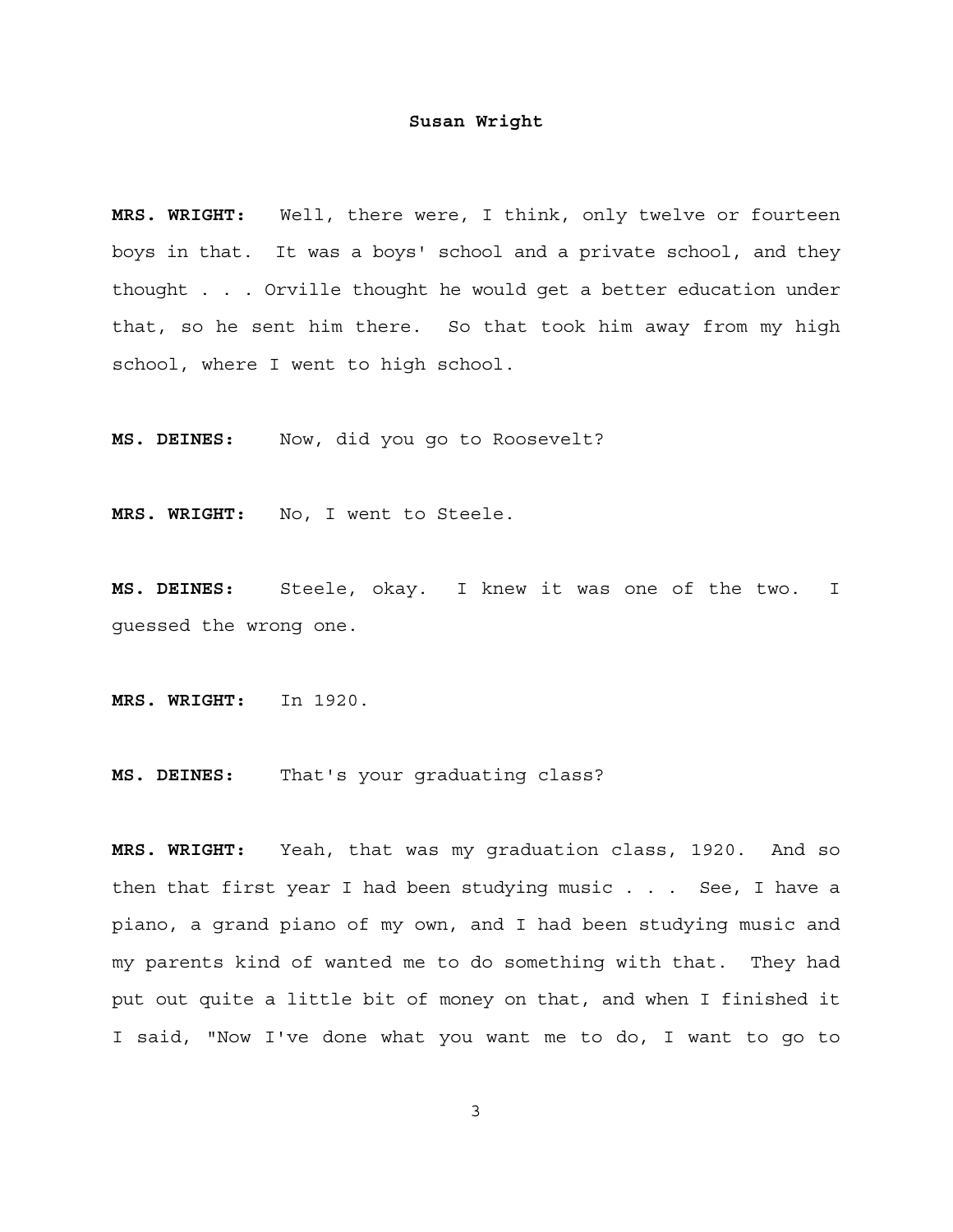Miami University and take home economics." (chuckling) Which was way off the . . . (chuckling) So my dad was very fair. He said, "Well, if she's done that, she has earned it and-"

**MS. DEINES:** And you could do the other.

**MRS. WRIGHT:** It cost around \$800 at that time.

**MS. DEINES:** Per year?

**MRS. WRIGHT:** Yeah, per year, but that was a lot of money to a family. I can remember my mother would write to me and she'd put a dollar in the envelope, you know, for my spending money. (chuckling) But it was the best thing in the world that happened to me because I was on my own then. My dad put me on his checking account. He had been an auditor himself and he had always taught me journal posting and things of that sort for him, and so he had faith that it would be good experience for me to take care . . . And he said, "You're on my checking account, but you can't write a check unless I send you a deposit slip." (chuckling) So that's the way we ruled it, and that was good for me, you know. I think that was the best memory I had of my father, how he took care and put me on his checking account. And I did that all the time I was at college.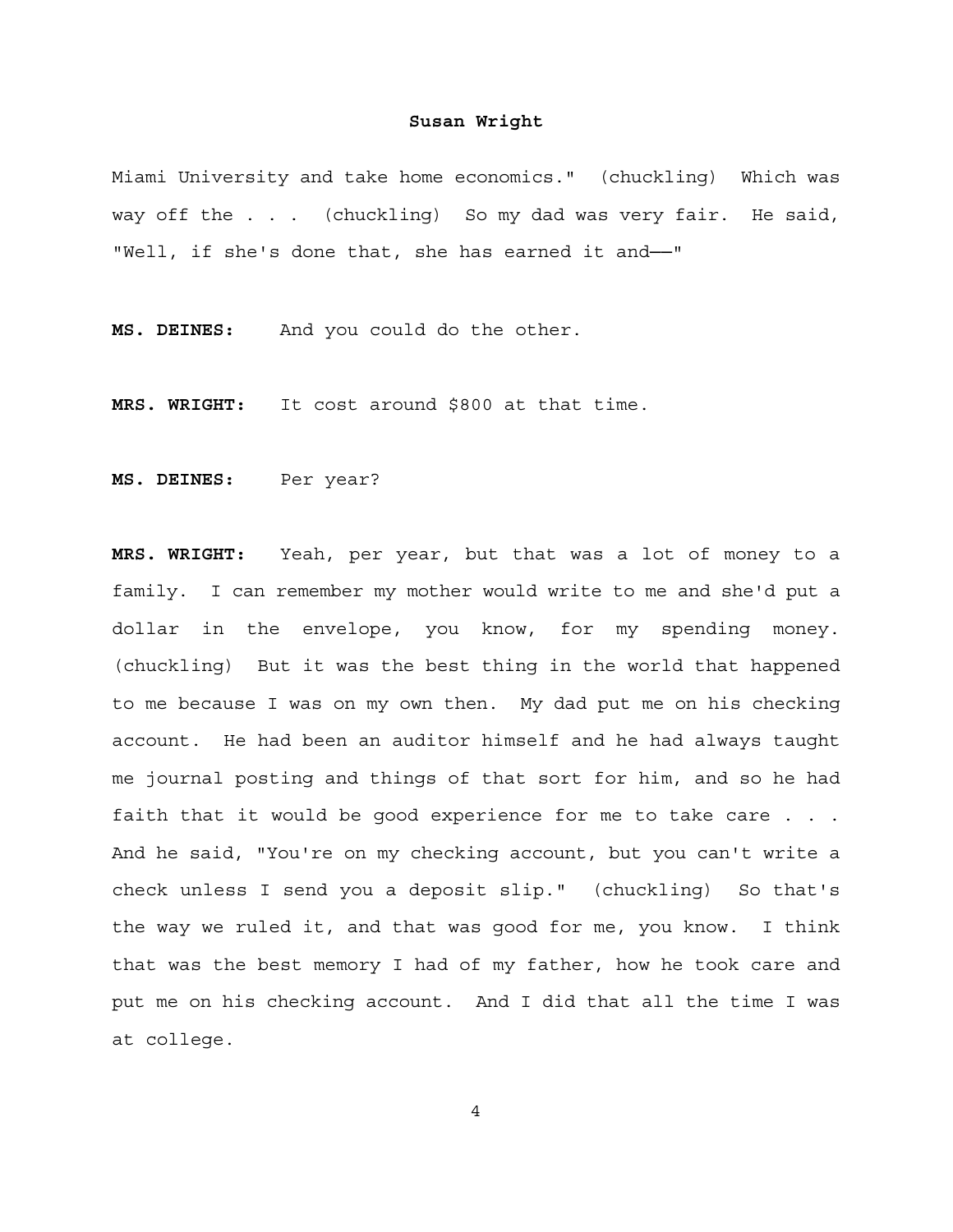**MS. DEINES:** That could have gotten complicated if you were each writing checks and didn't know what each other was doing.

**MRS. WRIGHT:** Well, he'd send me a deposit slip, a certain date and so much in there, and that would cover anything that I needed. And if I had any left over, why, of course I always reported it, you know. (chuckling)

**MS. DEINES:** Well, that's a neat arrangement.

**MRS. WRIGHT:** Of course, I was a very honest type person, I think. I just felt that if he trusted me I should feel like he had good reason to. So I had been brought up in that kind of family, and I remember Uncle Orv saying at one time, "You're dating little Susie Blair?" (chuckling) I was a Blair, and he knew my dad and they had been . . . you know, knew who the family was, so I think he approved of me from the very beginning. He and his wife both did, (chuckling) because they sort of managed things that I'd get to go to that the family would be there, which was really very thoughtful. But it was a thing that if you were approved of by the family, why, that was the way it was carried out. (chuckling)

**MS. DEINES:** So you met your husband again at Miami University?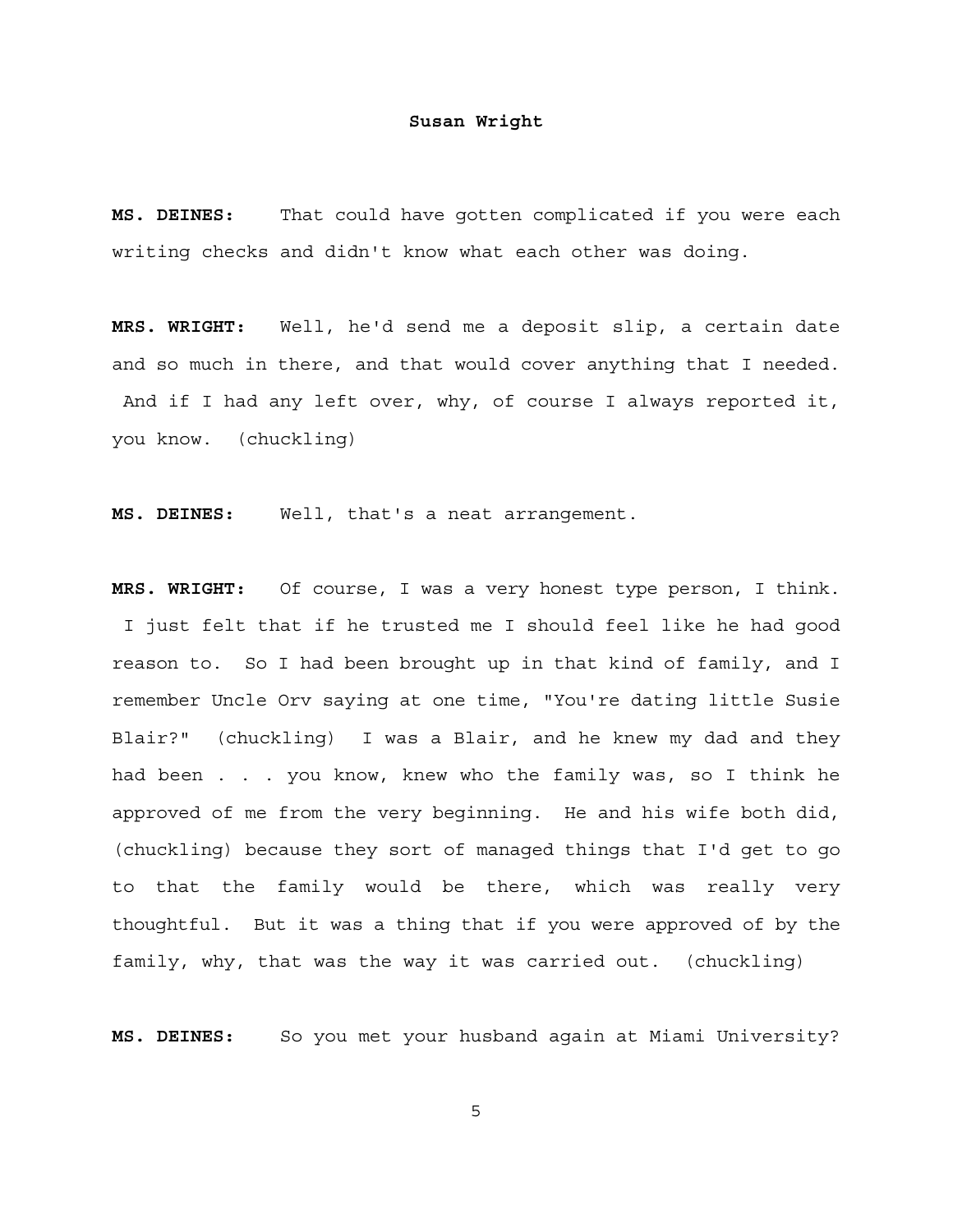**MRS. WRIGHT:** Then he went to private school, see, that Orville sent him to, and then from there he went to Massachusetts Agriculture College, and that was in the East. I remember he came home and . . . His sister was at Oberlin College at the time--that's Leontine-and she was at Oberlin and she was going to . . . She had her intended and he was asking for her hand in marriage, and so he came home one weekend and she said, "Horace, why don't you get a date and we'll go dancing, the four of us?" Well, I had talked to him down at the train. He was rushing Sigma Chis and I was rushing Tri Sigs, and so he said, "Don't I know you?" And I said, "You ought to." (chuckling) "We went to grade school . . ." And he said, "Oh, yes." And he said, "Well, I'm going east to school this year, to Massachusetts." I said, "Well, when you come home Christmas, look me up." And he did. (chuckling) So that was just enough . . . He was a shy person, and that was just enough encouragement-

## **MS. DEINES:** That he would call?

**MRS. WRIGHT:** Yeah, when his sister said, "Why don't we go dancing together?" "Why, I'll call Sue and see if she wants to go." (chuckling) So that was really the way it started. He went back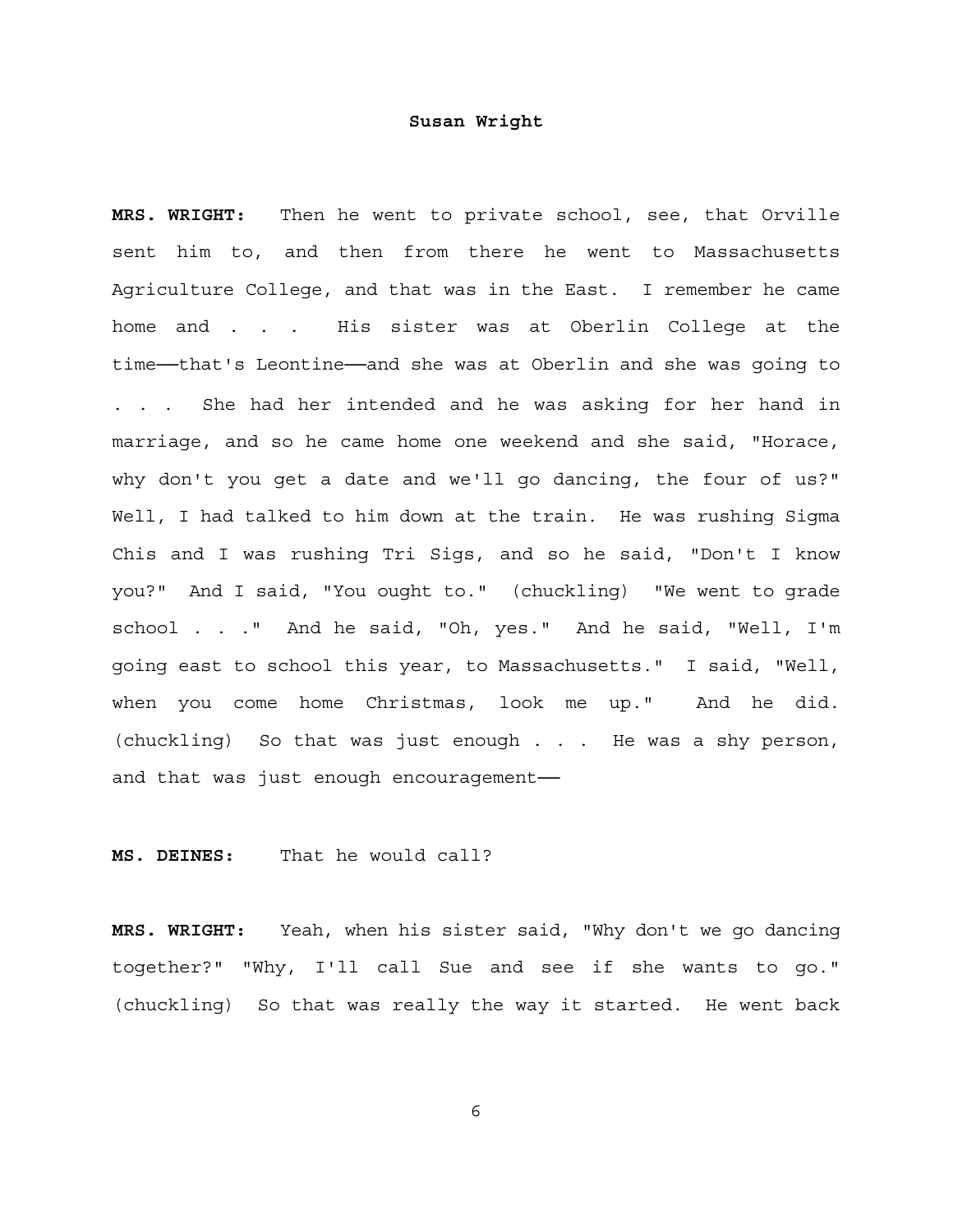to school, he didn't write to me, but the minute he got home in the summertime-

**MS. DEINES:** He would call?

**MRS. WRIGHT:** He called me and made a date, and a very formal date. Of course, we walked everyplace we went in those days. We didn't have a car, and so . . .

**MS. DEINES:** Now, where was your family living then?

**MRS. WRIGHT:** Yeah, my mother and father were both living.

**MS. DEINES:** But what part of town were they in, or where were you?

**MRS. WRIGHT:** Oh, we lived on Riverview Avenue, and at that time we had moved to Upper Dayton View on North Euclid. My parents had built a house when I was in college out there.

**MS. DEINES:** Okay, and did you grow up on the West Side then if you went to Edison School?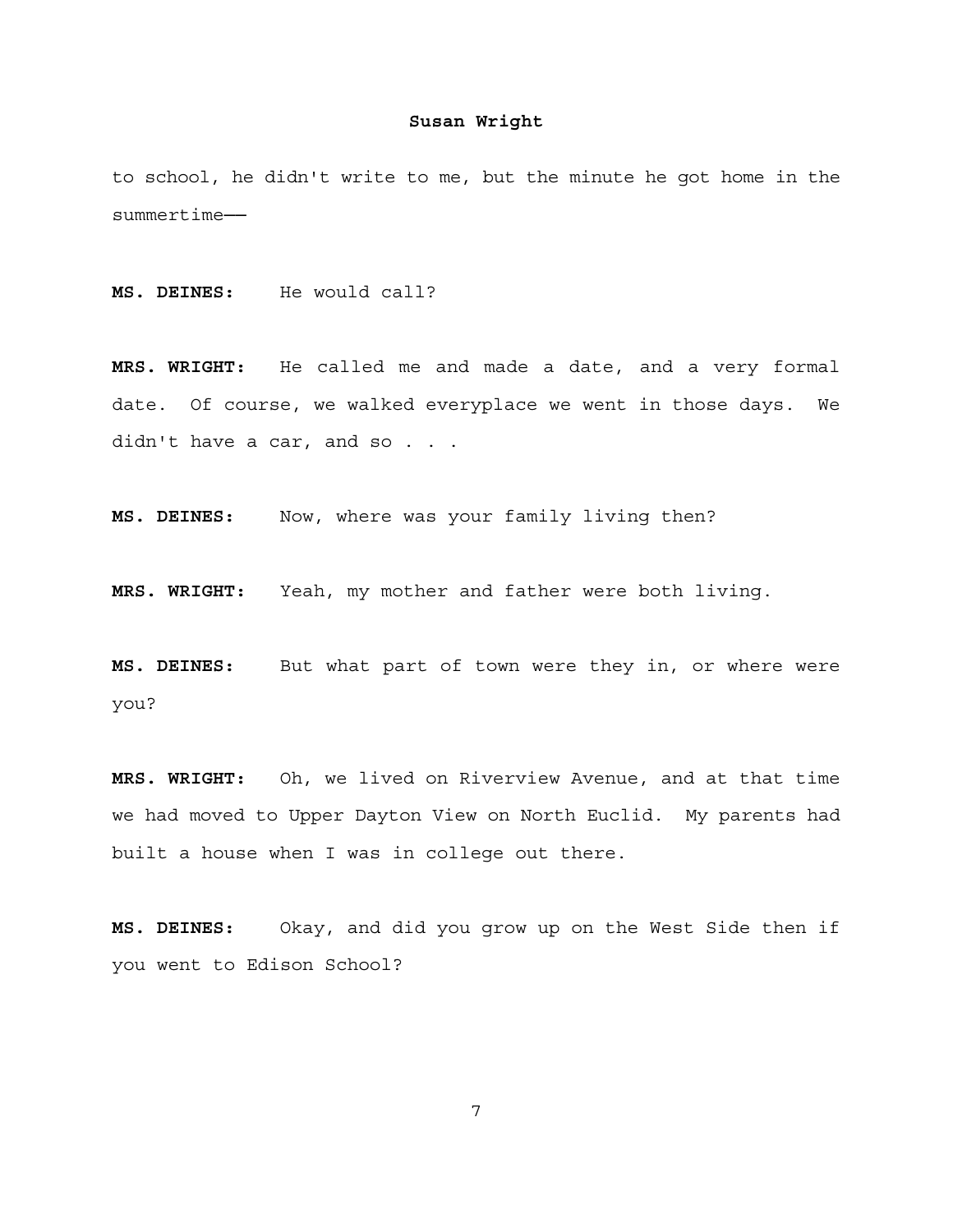**MRS. WRIGHT:** Yeah, I went to Edison. Yes, I knew all the people from the West Side, yes, and so I knew about them. And that's how I think the bicycle shop was . . . you know, my parents knew all about the Wrights through that, you see, so my father and mother were very pleased that I had chosen somebody that they knew. (chuckling) And I think of how fate works itself out sometimes, you just don't know.

**MS. DEINES:** Yeah. How do you remember the West Side being when you were little? How would you describe it?

**MRS. WRIGHT:** Oh, you walked everyplace that you went, you know. I can remember there was a market down on the main street . . .

**MS. DEINES:** On Third Street?

**MRS. WRIGHT:** Yeah, Third Street, and the farmers would come in with their produce and things. And there was a streetcar that went down from . . . well, it must have been from Dayton View down to . . . Green Line it was called. My mother would take a basket and get on the streetcar and go down to the market and buy things, and then my brother and I would take the wagon and meet her at the . . . (chuckling) when she got back. And so those are things I remember about the West Side and how it was run at that time. A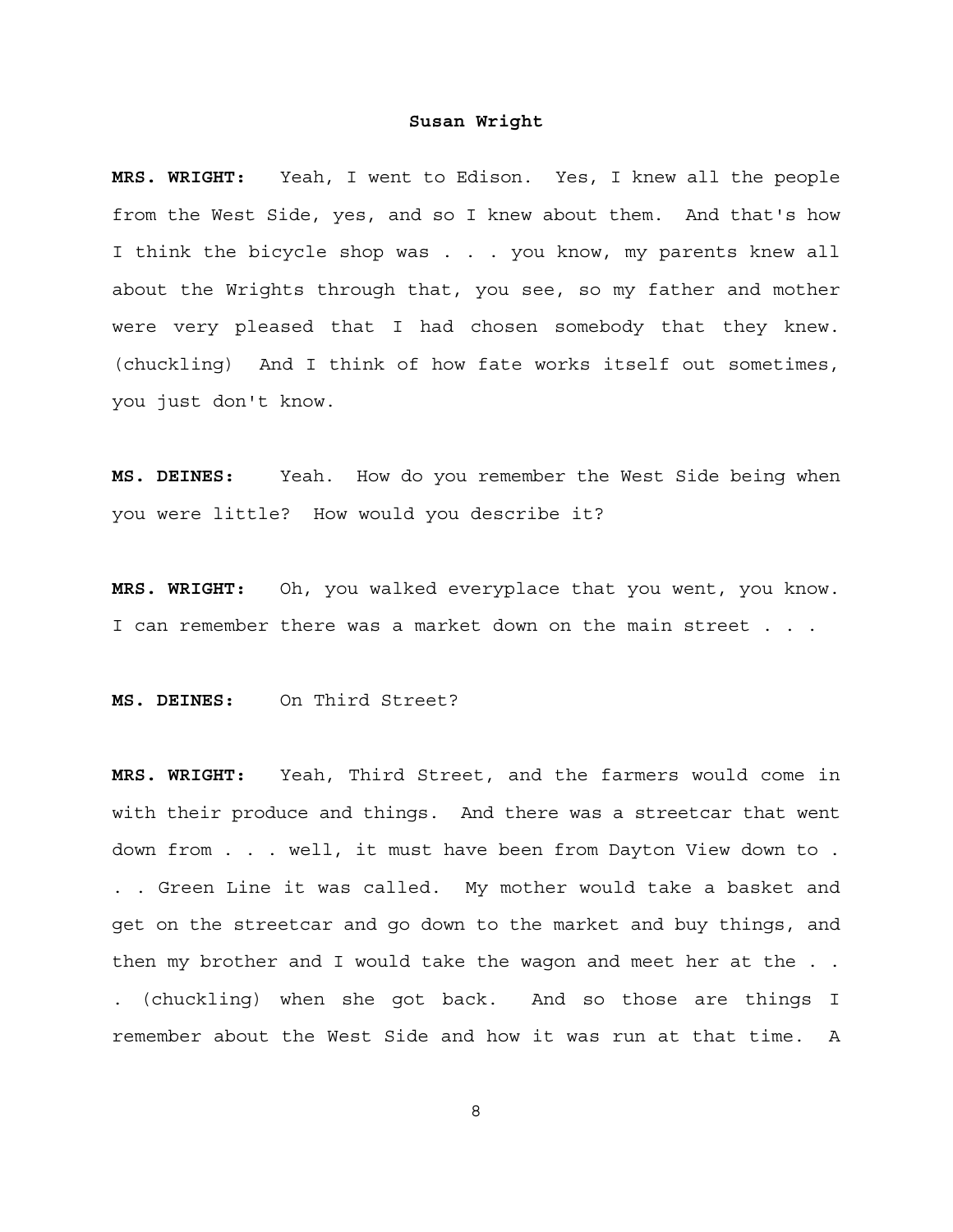lot of people did that, you know. You had open streetcars, you know, windows down and . . . Yeah, it was a lot of . . . I can remember all of that. (chuckling)

**MS. DEINES:** Do you remember the Hungarian people that were there?

**MRS. WRIGHT:** Yes, and that was fenced in. Did you know that?

**MS. DEINES:** In West Dayton it was?

**MRS. WRIGHT:** Down in . . .

**MS. DEINES:** Or that would have been North Dayton?

**MRS. WRIGHT:** Yes, that was in North Dayton. That's when we were up on North Euclid, I believe, at that time. But that part was fenced in.

**MS. DEINES:** Fenced in?

**MRS. WRIGHT:** Uh-huh, because they were more or less a colony, you know. Because I remember the Hungarian . . . But we used to get bread from some of those people. They made wonderful bread, homemade bread.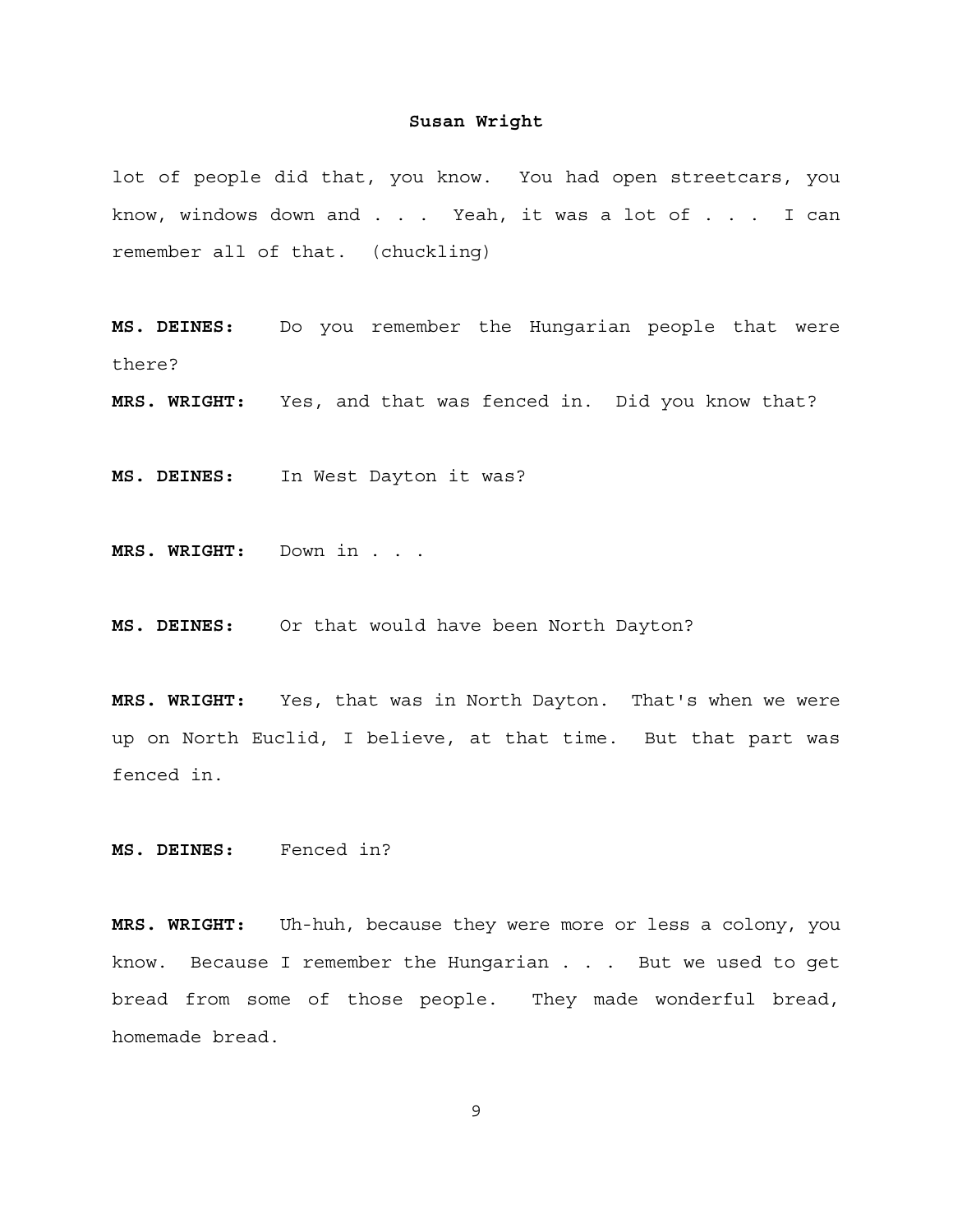**MS. DEINES:** The ones that were in the fenced-in area, or the ones . . .

**MRS. WRIGHT:** Yes.

**MS. DEINES:** Okay, because I know there were a lot of Hungarians on the West Side, too, that worked at Malleable Iron?

**MRS. WRIGHT:** Yes. Well, these were the ones that were closest to . . . I believe Riverview Avenue is when we were there on Riverview, you know. But I remember my mother getting bread from them.

**MS. DEINES:** So what year did you and Horace get married?

**MRS. WRIGHT:** Nineteen twenty-eight. I was twenty-six years old. (chuckling) I was practically an old maid, is what you'd say. (chuckling) I remember he worked for the Miami Wood Specialty Company, and he was only making twenty-five dollars a week, and we couldn't get married or pay rent for that! So one day we just decided, we said, "Well, we're going to take the bull by the horns and we'll make a go of it some way or other." So we told them we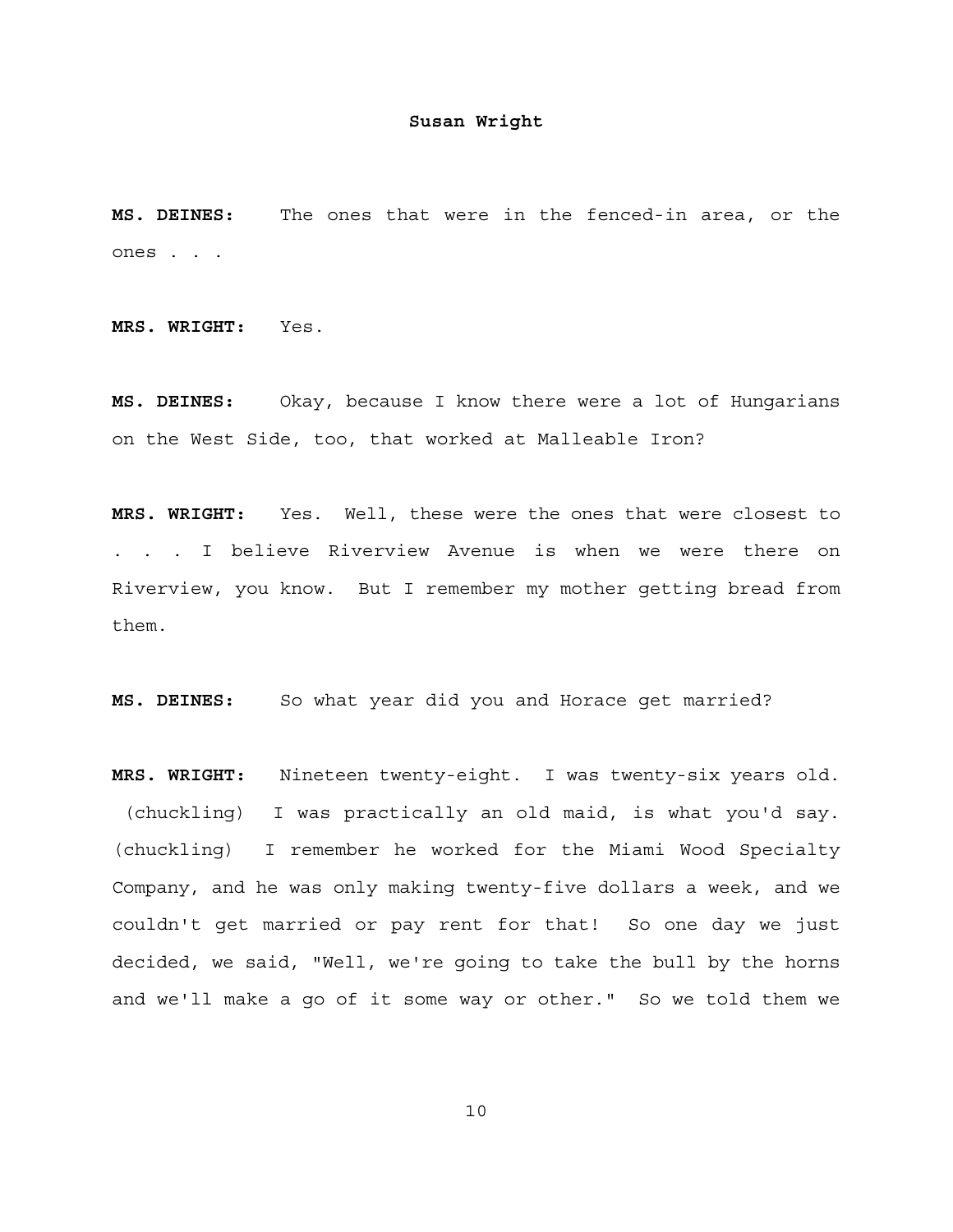were going to get married, and you know his father doubled his salary? (laughter)

**MS. DEINES:** Did he? You should have done it sooner! (laughter)

**MRS. WRIGHT:** Yeah, that's what we said. If we'd known that, we'd have done it sooner. (chuckling) That's why I was so late getting married, I guess. We felt we couldn't afford it, you know. I believe the first house was a half-double, but we only paid \$25 a month.

**MS. DEINES:** For the rent?

**MRS. WRIGHT:** Uh-huh, for the rent.

**MS. DEINES:** Where did you live?

**MRS. WRIGHT:** We lived . . . Let me see, I have to think where we did. We went to Grand Avenue later for \$50 for a whole house.

**MS. DEINES:** Big increase! (chuckling)

**MRS. WRIGHT:** And we were in a half-double before that, and that was between there and Grand Avenue, so somewhere around in there.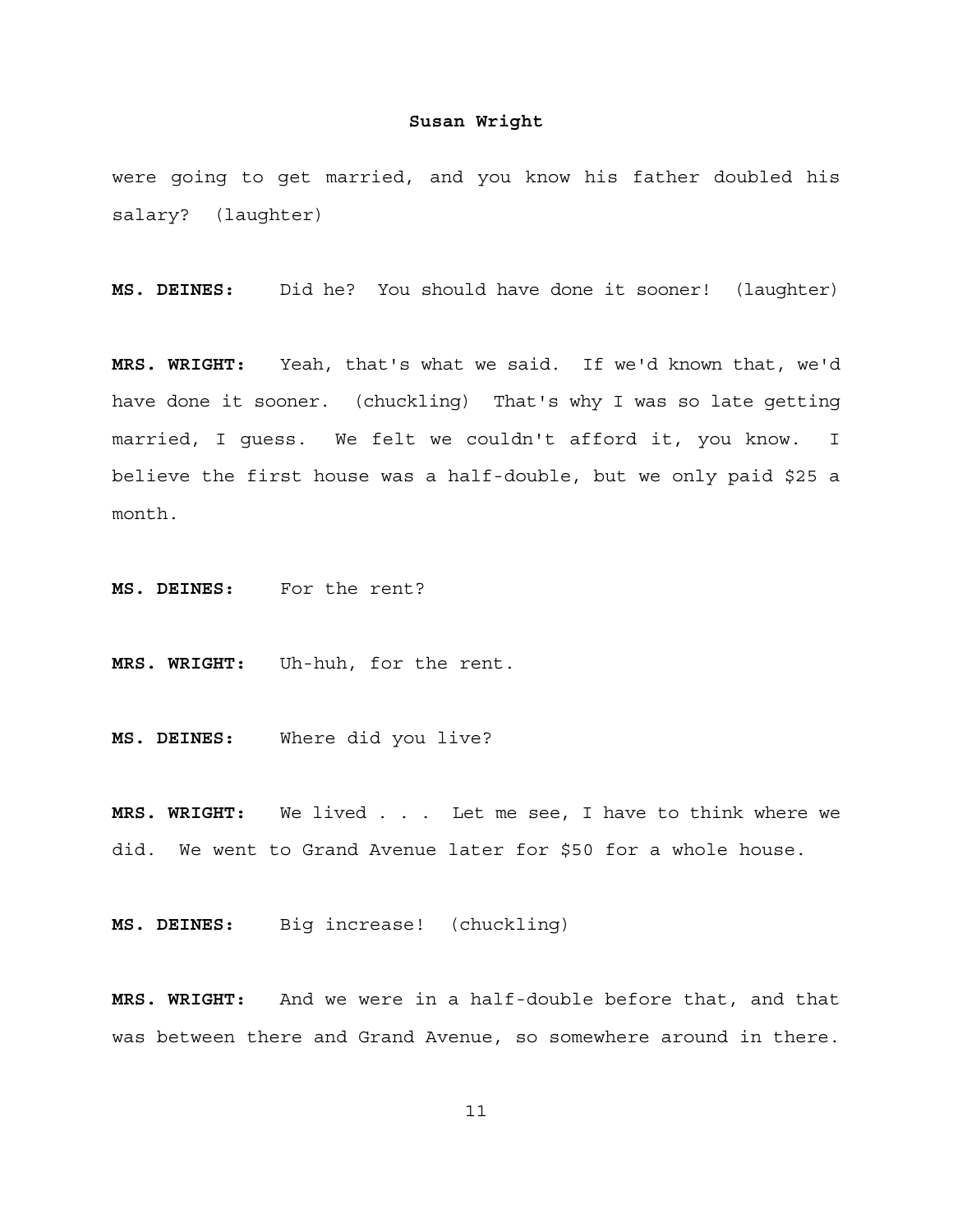Then after that, why, that was as far as we had paid high rent. But \$50 a month was high rent. (chuckling) When you think of it now . . .

**MS. DEINES:** It would be a bargain. (chuckling)

**MRS. WRIGHT:** Yes, it sure would. (chucking)

**MS. DEINES:** So where was your wedding?

**MRS. WRIGHT:** I was married in the Westminster Church downtown. I had taught in the Sunday school down there. My father was an elder there, and so when I got out of college I taught in the . . . Oh, what . . . ?

**MS. DEINES:** Sunday school?

**MRS. WRIGHT:** Yes, Sunday school. It was the middle age department. Not the high school, it was between the high school and the grade school, you know, sort of . . .

**MS. DEINES:** Oh, okay, the middle school, sort of?

**MRS. WRIGHT:** Yes, and I taught there. So I was, of course, a part of . . . Well, I taught in the church in high school in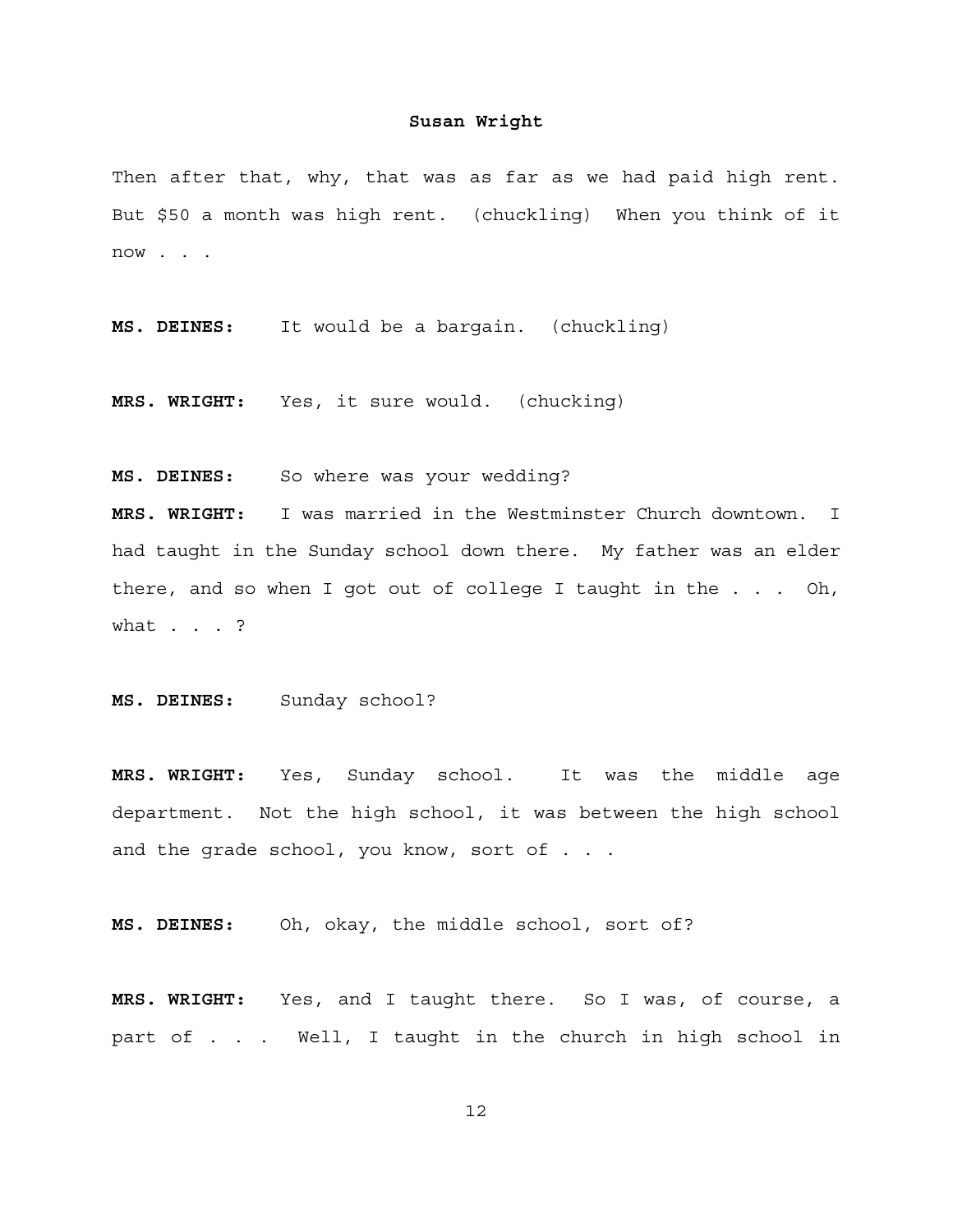Westminster Presbyterian, so that was the family church and that's where I was married. In fact, that was a long aisle! (chuckling)

**MS. DEINES:** Was it? (chuckling) And you said Orville drove you after the ceremony?

**MRS. WRIGHT:** Yes, he took us away. My mother had a hundred people at her house on North Euclid Avenue for the reception afterwards, and so we all went out there. He parked on the street, Cory Drive, which was not built up at that time, behind North Euclid, and he parked his car back there so I could run over to it and get in--or we could both of us run over to it. And we rushed down the stairway, and my mother shoved a piece of cake into my hands, you know. (chuckling) So we ran over across the . . . My cousin was there from Iowa, she had been in my wedding party, and so she tried to follow us. And when we went to get in Uncle Orv's car, why, he just pushed her away. (laughter) He didn't want to let her in there. Then we took the street right down, and it hit a dead end right there and an empty lot. He went right over that empty lot! (chuckling)

**MS. DEINES:** Right over it? (chuckling)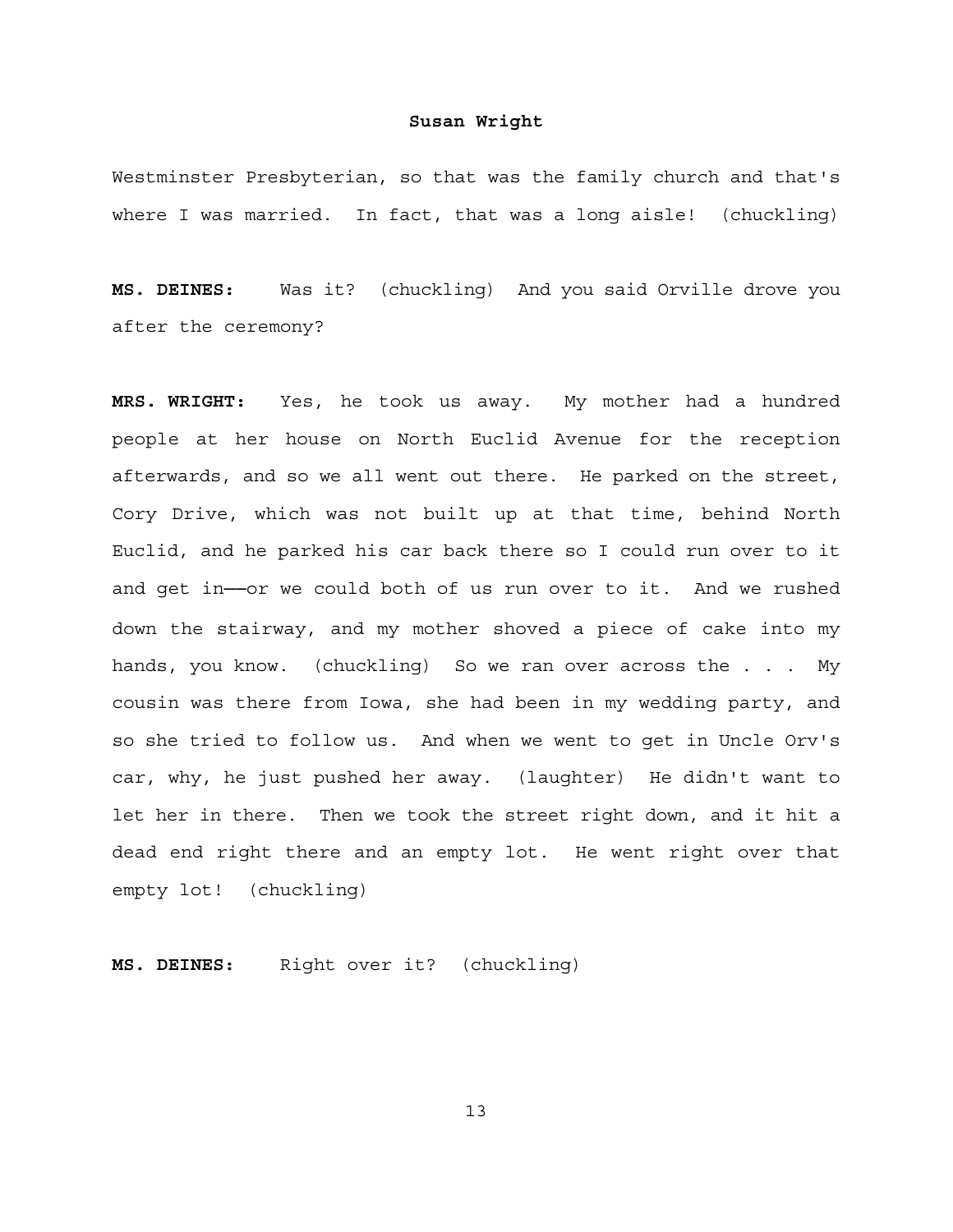**MRS. WRIGHT:** So that's part of Ivonette's book, you know──you've probably read that part there—and it was so much fun. And then we went down Salem Avenue, Main Street, and we couldn't ditch these kids that were following us, you see.

**MS. DEINES:** Why were they following you? Just for fun?

**MRS. WRIGHT:** Oh, to toot their horn, yeah, and see where we were going to our car. And we couldn't get away! We wouldn't want to tell them where the car was. And Lorin Wright, that was my husband's father, was kind of taking care of it, had put it on the West Side, you know, and so we went clear out to the mansion out there on Hawthorn Hill. (chuckling)

**MS. DEINES:** Hawthorn Hill?

**MRS. WRIGHT:** And we ran in one door and out the other one, and down over the hill till we took a streetcar. (laughter)

**MS. DEINES:** And did you finally lose them? (chuckling)

**MRS. WRIGHT:** Yeah, we finally lost them that way. (chuckling) But I'll never forget Bus said, "We can't fool with this cake!" and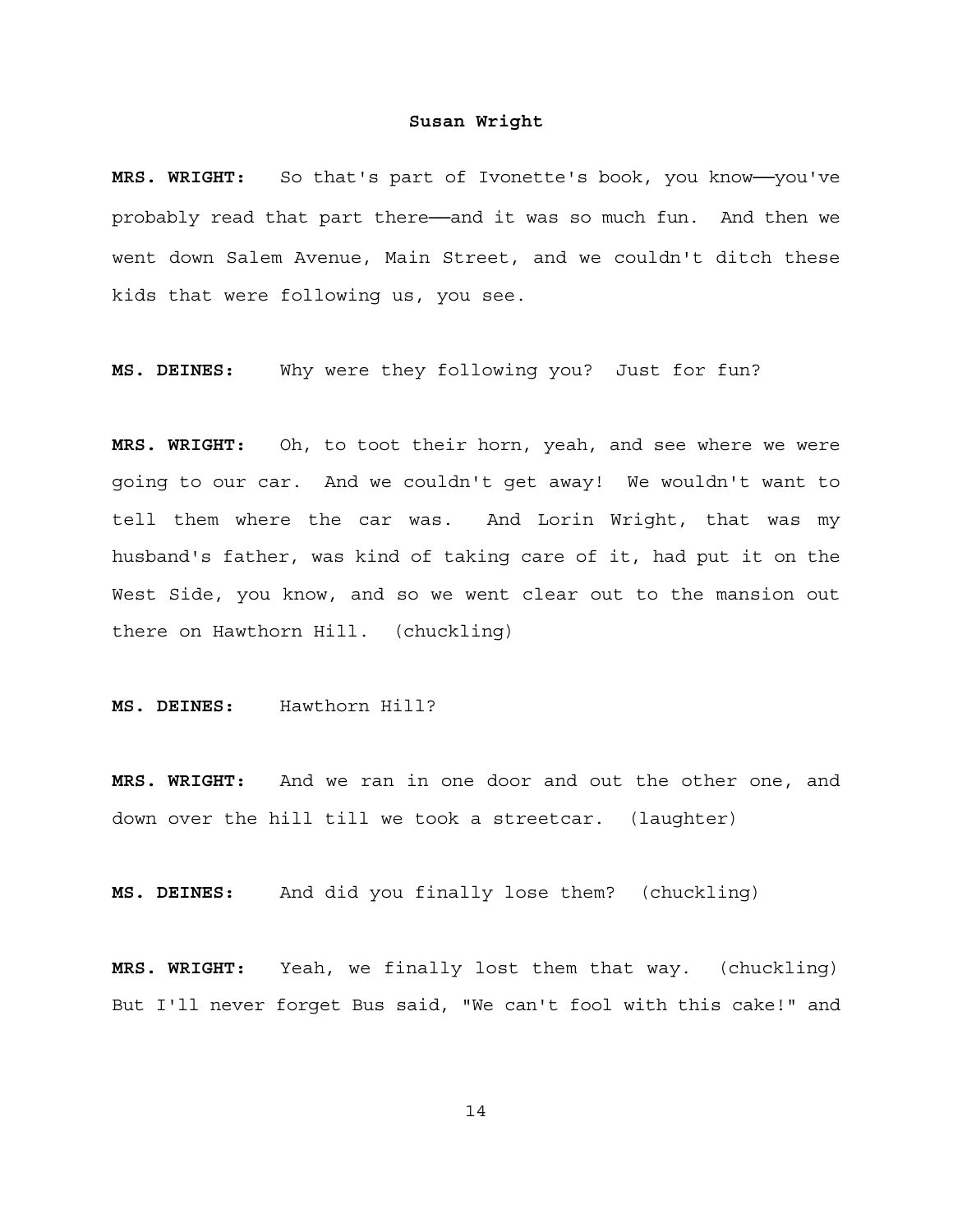he just put it out of it. (chuckling) And he said, "Some animal will get it. Don't worry."

**MS. DEINES:** So did you ever get any of your wedding cake?

**MRS. WRIGHT:** My mother always froze some of it, yeah.

**MS. DEINES:** So you got some later. (chuckling)

**MRS. WRIGHT:** Yes, so she gave me some later. But that was so funny. They said, "Where did you go your first night?" And we got as far as Middletown. (chuckling) That's all!

**MS. DEINES:** Well, after all that running around, that's pretty good.

**MRS. WRIGHT:** Yeah! So that was it. It was getting kind of late and we thought, well, we wouldn't be able to get in anyplace if we'd wait too long, and so we  $\ldots$  . And they just howled when they said, "They only got as far as Middletown." (chuckling) But I remember the next morning, this was on a Saturday, and the next morning we got the Sunday paper and I was sitting there and a clerk said, "Mrs. Wright?" and I didn't even look up. (chuckling) I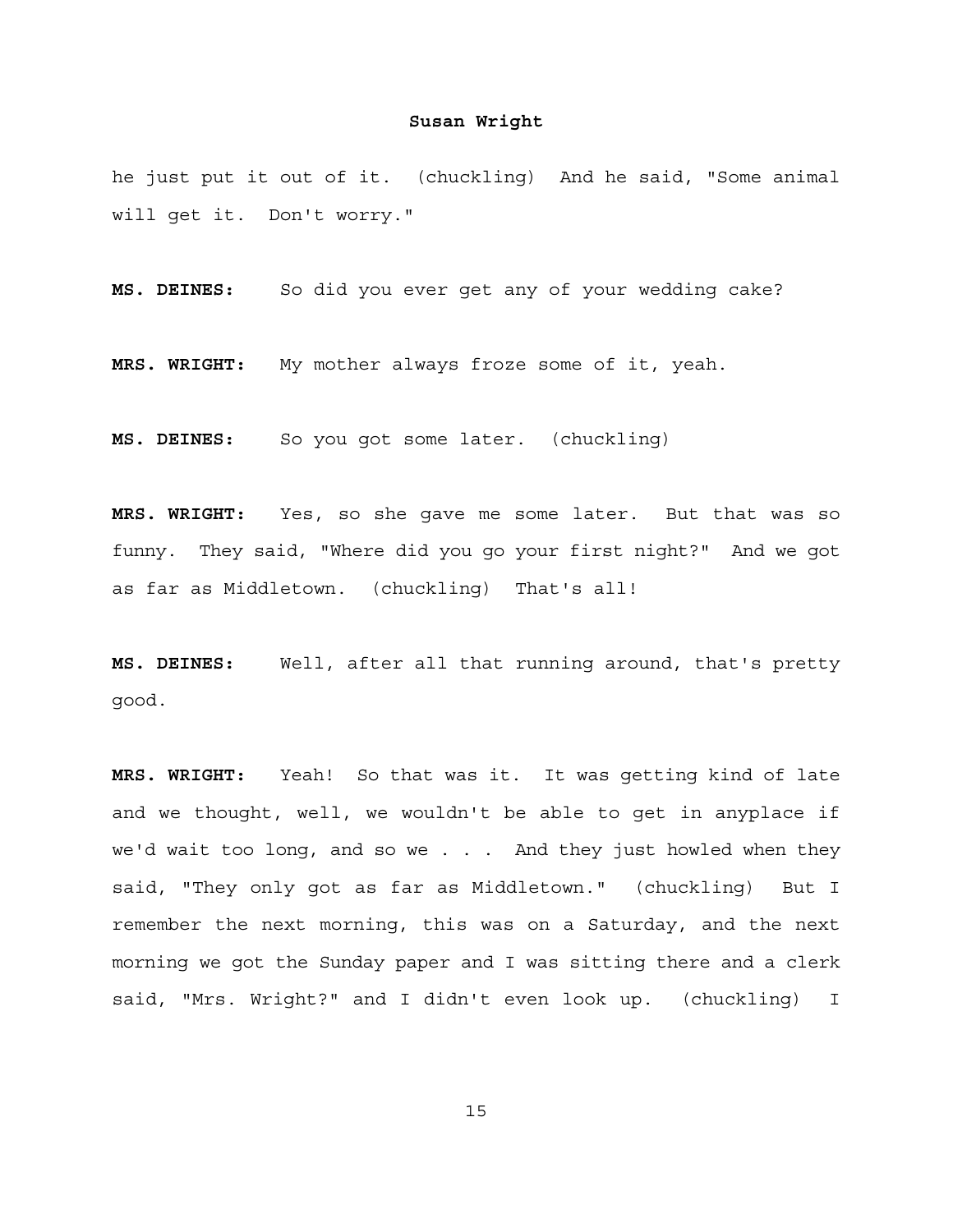didn't know my name yet! (chuckling) Finally, he said, "This is your paper."

**MS. DEINES:** There you go! (chuckling)

**MRS. WRIGHT:** Yes. (chuckling) Oh, and then my cousin who had been there had helped me pack my suitcases, and she wore a little apron and she had rice inside that apron. And every time she'd put something, fold it beautifully, and she'd lay in there on top, and then she'd sprinkle a little rice  $\ldots$  (chuckling)

**MS. DEINES:** And sprinkled rice in there? (chuckling)

**MRS. WRIGHT:** And when we got to this place the first night, (chuckling) we had rice all over the floor! We were down picking it up and putting it in the toilet. And it swelled up! (laughter) Oh, I'll never forget it! That was awful. (chuckling) So she really won her . . . what she set out to do. But she was a devil. (chuckling) I had been in her wedding party the year before. I remember I was going to Canada; I was going to buy some linens up there. I went up to a sorority convention and I was going to go over the border and buy some Canadian linen. So then I got this invitation to be in her wedding, and I knew I'd have to have a dress and so forth, and so I just took that out . . . I didn't go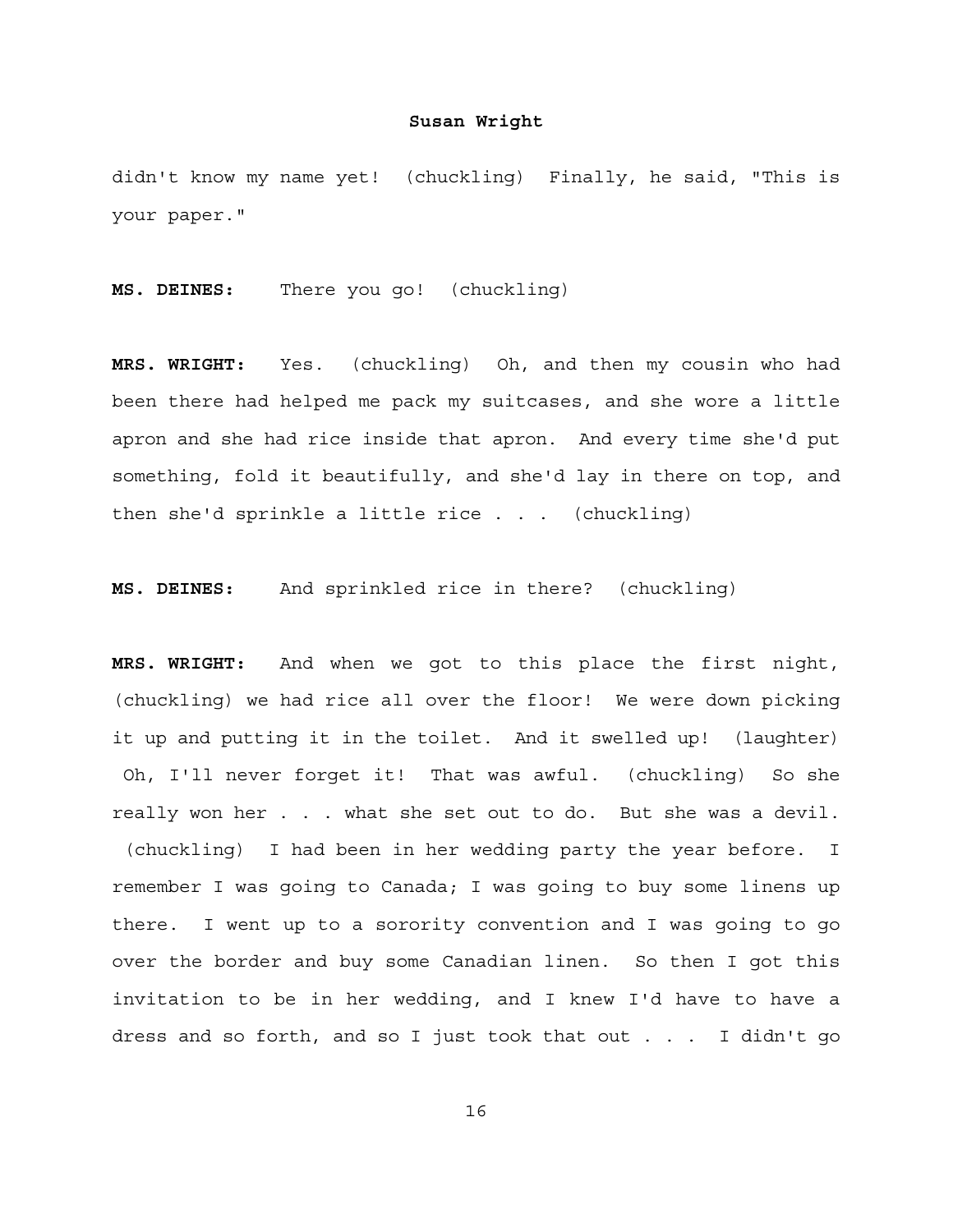over and get any linen then. But I went home instead, so sometimes you have to make your choices. (chuckling)

**MS. DEINES:** Yes, you do. You were telling me earlier about the first time . . . Was it the first time you met Orville when you got your engagement ring, or was it . . . ?

**MRS. WRIGHT:** Yes, that was, I believe, the first time.

**MS. DEINES:** The first time?

**MRS. WRIGHT:** Uh-huh, because his mother told him to invite me and "Give her the ring──"

**MS. DEINES:** Horace's mother?

**MRS. WRIGHT:** Yes. Yes, she told him, she said, "Give her the ring before she gets to the party." I was invited. They knew I was engaged but . . . Everybody in the family knew it. (chuckling)

**MS. DEINES:** You were just waiting for that ring, right? (chuckling)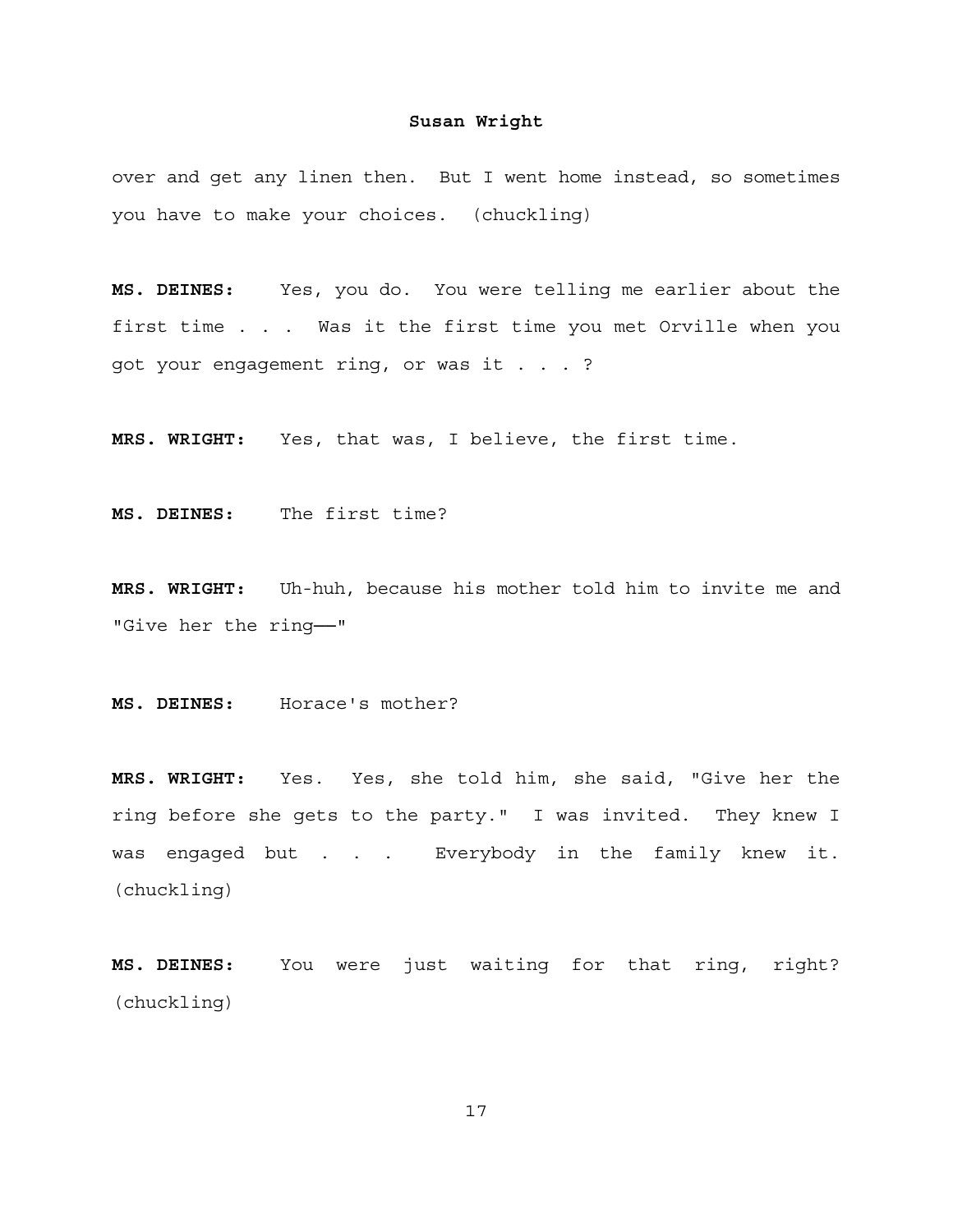**MRS. WRIGHT:** Yes, but that's the ring and that's the wedding band.

**MS. DEINES:** That's pretty.

**MRS. WRIGHT:** It got so thin and I had to have it redone, and I said, "Do you mind if I have it combined together?" He said, "Oh, no, whatever you want to do with it." So I've always enjoyed it because that's the way they made it, so it would sort of show that it was a partial. And this was my mother's ring.

**MS. DEINES:** Oh, that's nice.

**MRS. WRIGHT:** And it was round at the time. It was a Tiffany setting, and I had to have that replaced; and they didn't have round ones, they had square ones then. And then I have another ring that was the tie pin that was given to Bus's father when the Wright brothers sold their first plane, and it's a tourmaline, a huge, pear-shaped tourmaline. I wear it on this finger. (chuckling) I don't wear it everyplace because I don't like to knock it, you know. It's a big thing and it's heavily gold all around it. It's very beautiful. He had it on a tie pin--his mother gave it to him—and so I saw it in the drawer one day and I said, "Oh, that would make a beautiful ring!" So he never said a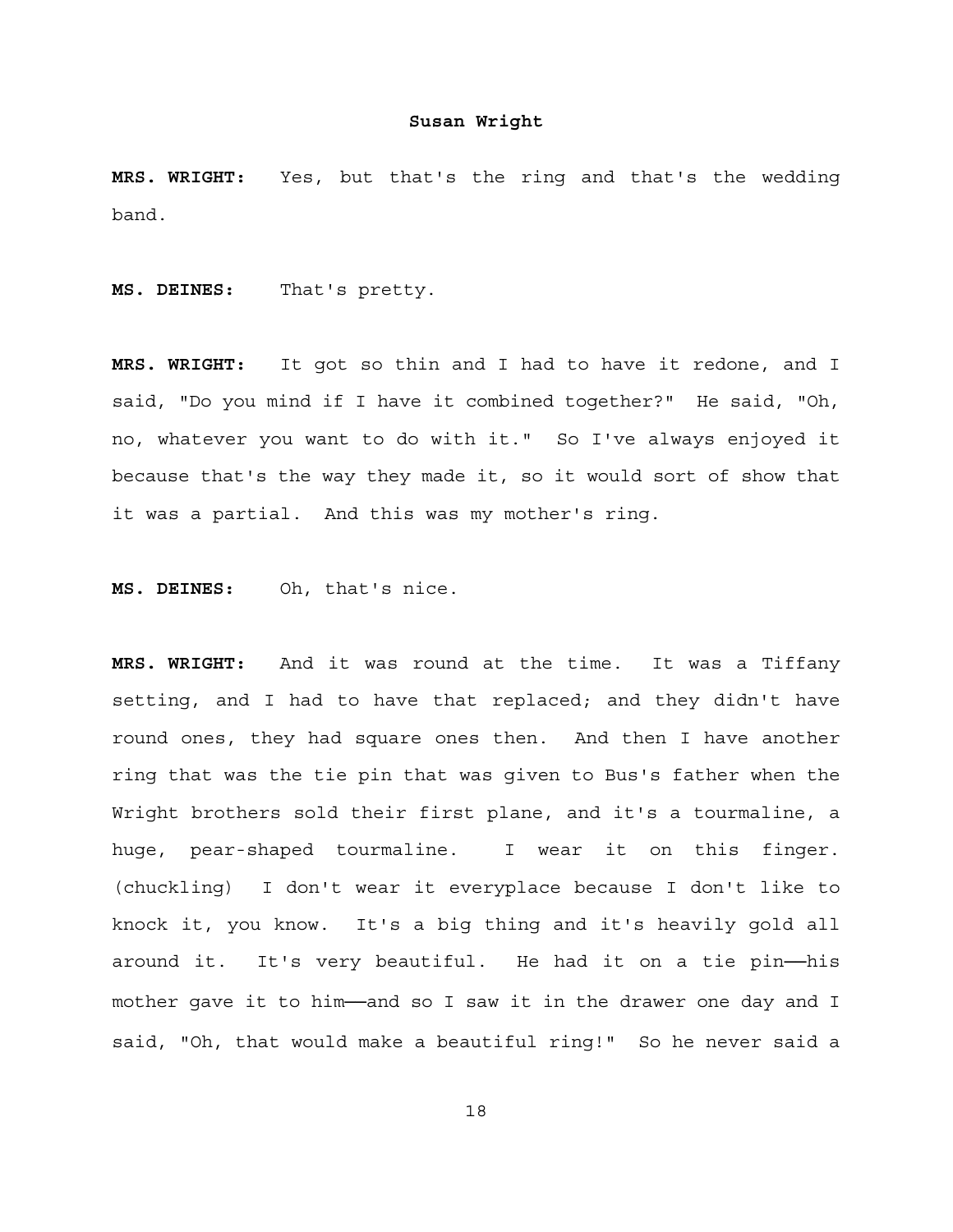word. He just waited till Christmas, and Christmas he gave me the ring. (chuckling)

**MS. DEINES:** Oh, how nice! So who originally . . . Lorin got it when the . . .

**MRS. WRIGHT:** It was a tie pin when the Wright brothers sold their first plane, and they sold it to France at that time.

**MS. DEINES:** Okay, and then who gave this to Lorin?

**MRS. WRIGHT:** Well, the brothers did.

**MS. DEINES:** The brothers did? Okay, that's what I wasn't sure of.

**MRS. WRIGHT:** Yes, the brothers . . . Well, they were very fond of him. He was not a part of the invention, but they were always very fond of him, and they loved his children too. That was the thing, you know. He was the married one who had children, and of course they weren't and they didn't. They sort of spoiled us. (chuckling)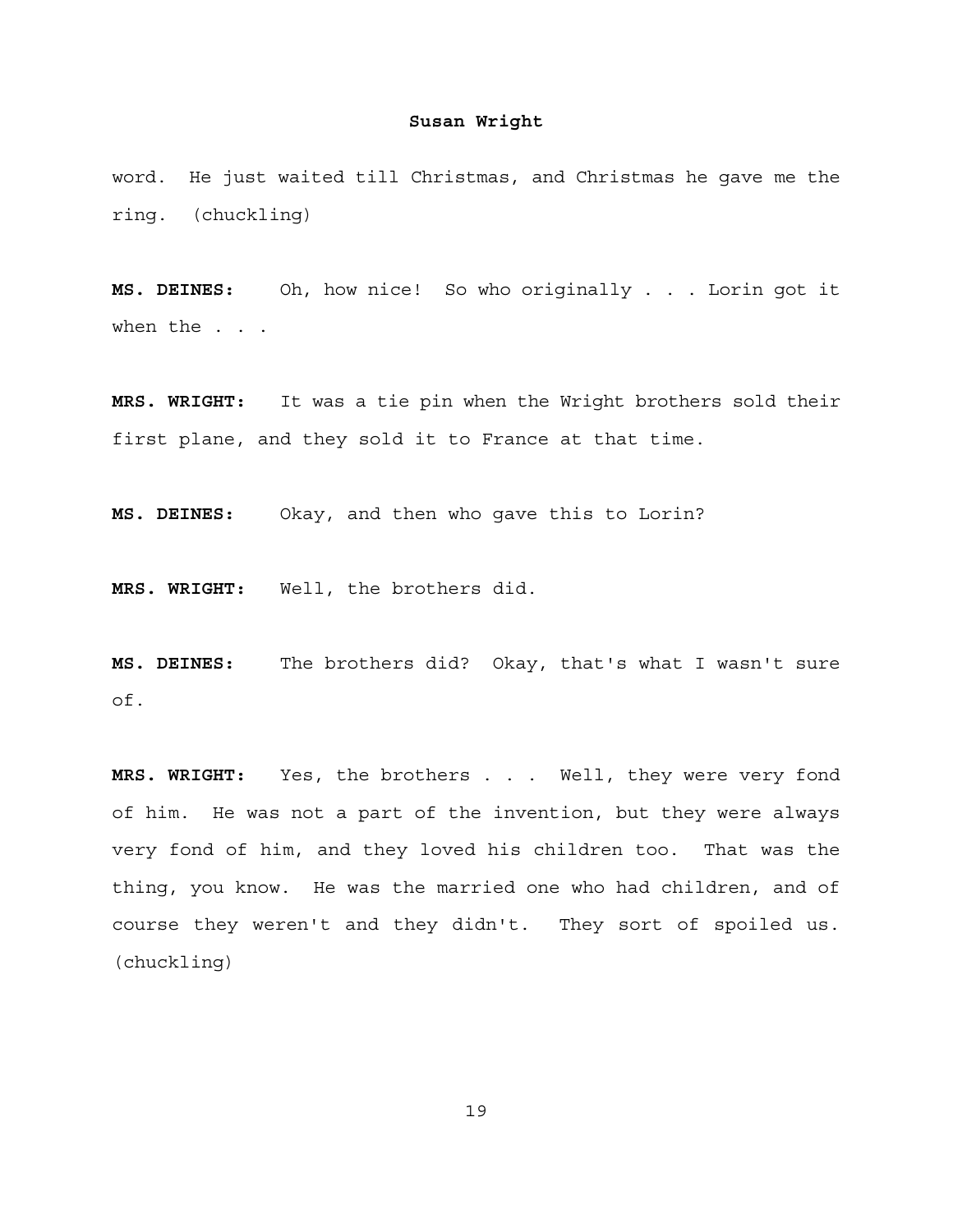**MS. DEINES:** That's nice. (chuckling) So I want to hear the story of you getting your engagement ring again, and then . . . I guess, was this Christmas going to Hawthorn Hill, or was it just a party?

**MRS. WRIGHT:** Orville Wright always had the Christmas Eve dinner party for the family, and I was invited because he knew I was engaged. (chuckling) So that's why his mother, Horace's mother, said, "Give it to her before she gets to the party." She didn't want me to be embarrassed. (chuckling) And that to me proved that she approved of me, too. It was something there that made me feel special. Then, let me see, what else can I think of?

**MS. DEINES:** What was Christmas like at Hawthorn Hill? What did the family do?

**MRS. WRIGHT:** Oh, they always had a big dinner party, you know, very formal, and they had this colored . . . Carrie was the housekeeper for Orville, and she managed the kitchen and she had colored that helped her there. So they did the serving and everything was very formal.

**MS. DEINES:** Formal?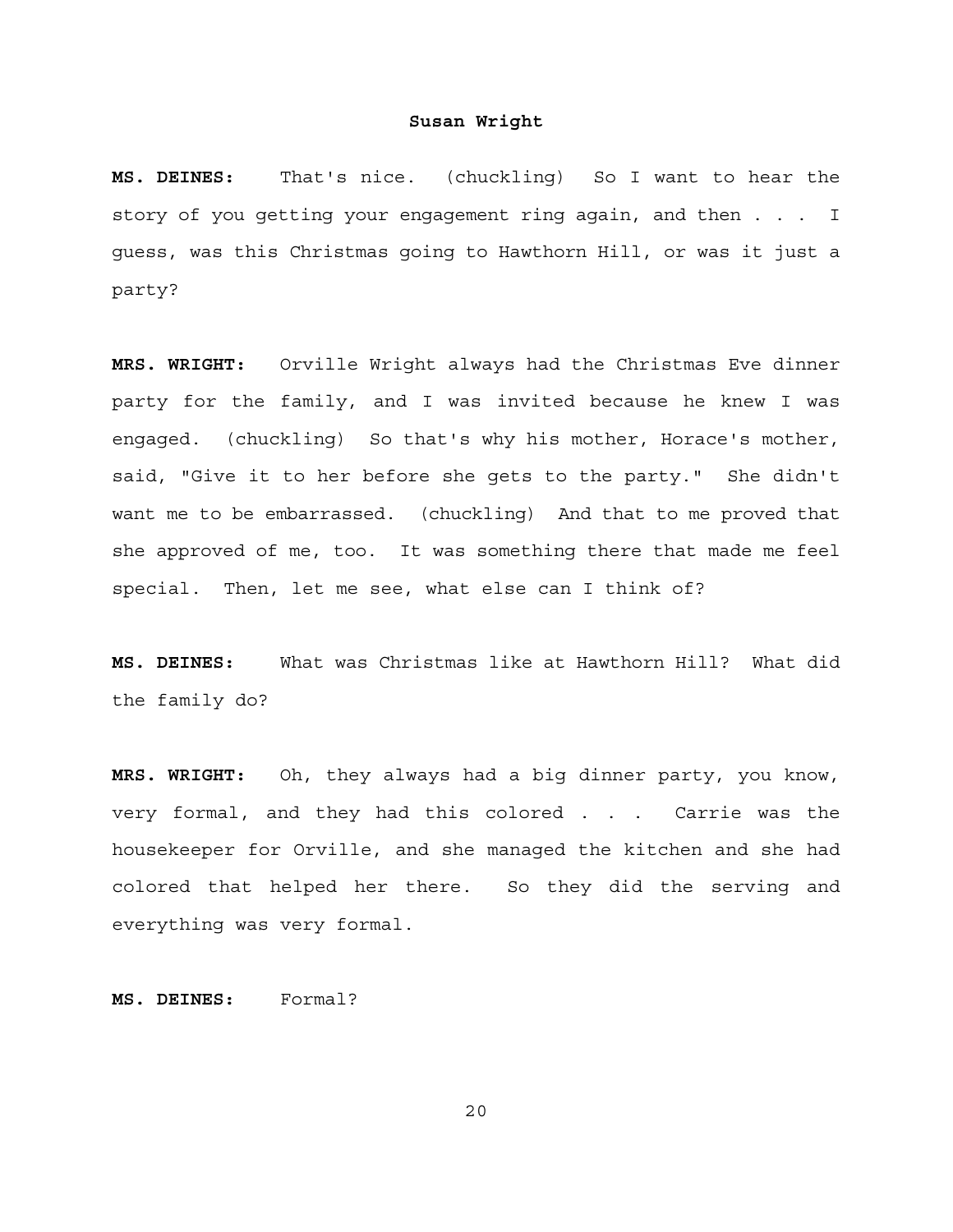**MRS. WRIGHT:** Yeah, very formal. You had everything from service plates to . . . (chuckling) Of course, home economics didn't bother me any because I knew enough about that. I taught enough of that; I knew what I was doing. But I think my parents were quite pleased that I had that kind of a person that I hooked up with. (chuckling)

**MS. DEINES:** You said that Horace worked for the Miami Wood Specialty Company?

**MRS. WRIGHT:** Yes.

**MS. DEINES:** And that was the toy company. Who owned that?

**MRS. WRIGHT:** His father had stock in it, and he had 40 percent stock, and the rest was more . . . over top of that, you see. But he owned 40 percent of the stock. So we had that to begin with, and that was what we worried about most of the time. I remember one time we went down to Kitty Hawk, I believe it was, and there was a celebration down there and he couldn't go. We put these balsa wood flying planes, you know, that are very light──you've seen those probably. I've got pictures of my husband holding one. But we put those in cereal boxes and sold them, and we had a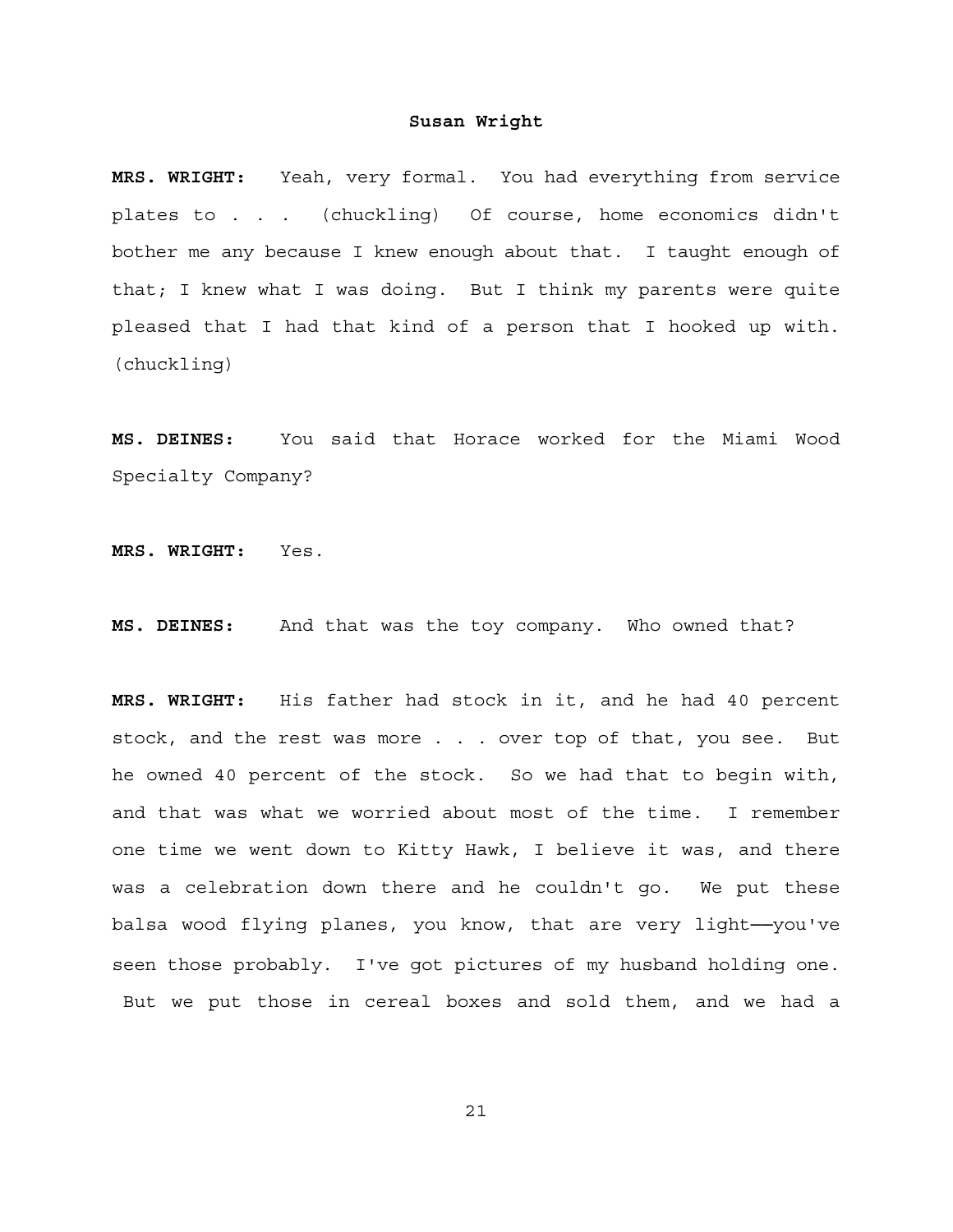million sales for those. So he couldn't go to Kitty Hawk, I had to go by myself. (chuckling)

**MS. DEINES:** Yourself, because he was busy doing that?

**MRS. WRIGHT:** Yes, because of this big order that they had to put out. And of course, he was part of the . . . well, he managed the factory.

**MS. DEINES:** Okay, I was going to ask what he did.

**MRS. WRIGHT:** Yes, he managed the factory. His father was a stockholder and president, and his mother was the vice president, so that was the way it was.

**MS. DEINES:** Were any other family members involved with the company?

**MRS. WRIGHT:** No. But he managed the factory. He liked to work with his hands, you know, and he was adept in that. I think that's why they chose him over the other son that they had, Milton.

**MS. DEINES:** What did they make besides these balsa wood airplanes?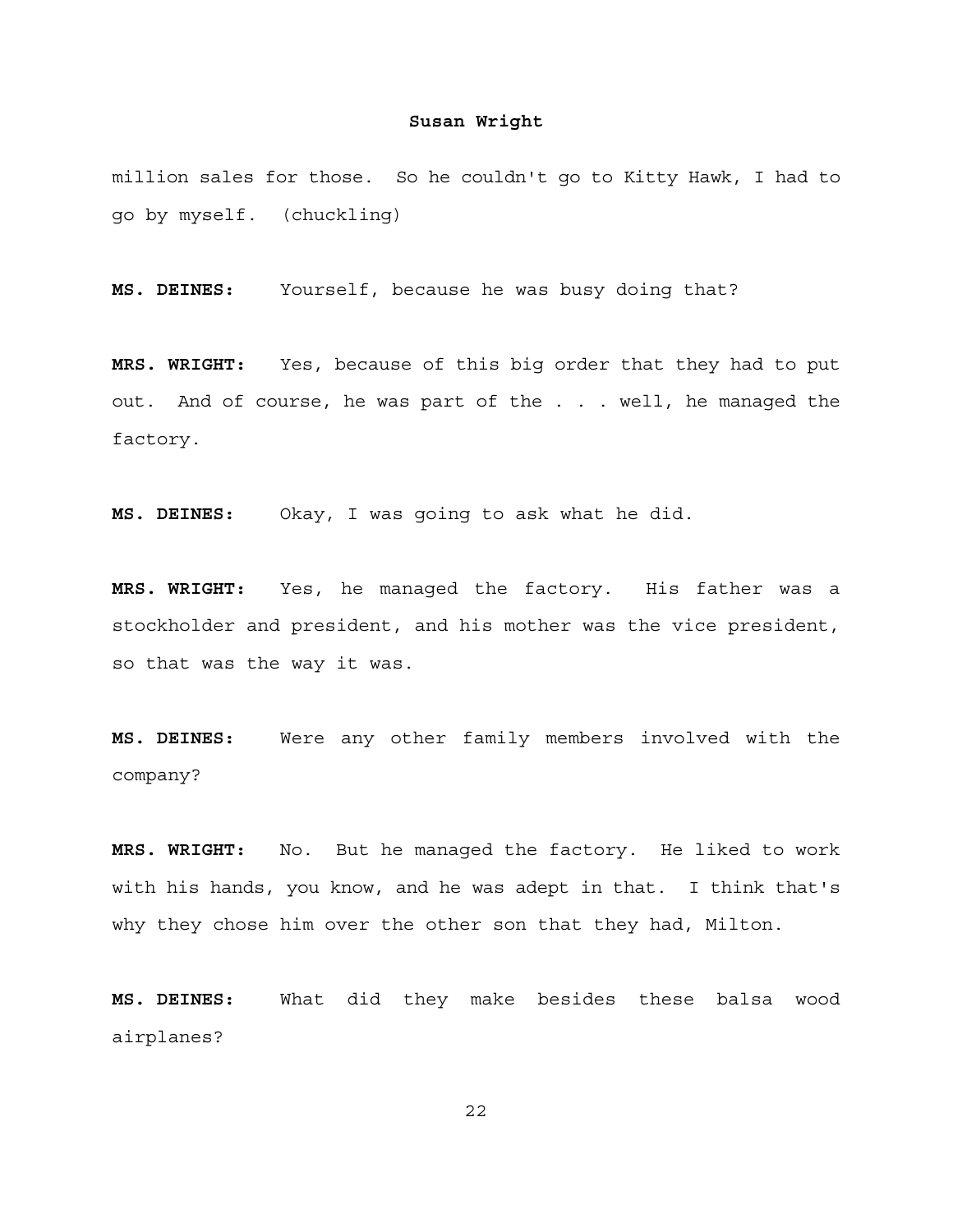**MRS. WRIGHT:** Well, that's about all. That really took. I mean, that was really a . . .

**MS. DEINES:** That was a big production?

**MRS. WRIGHT:** Yeah, that was a big setup, you see, because you had to get your balsa wood . . . I think it came from South America or someplace like that. Yes, we had to get the balsa wood from way out of the country. But that is not as familiar because I don't know too much about the business at that time.

**MS. DEINES:** Where was the company located?

**MRS. WRIGHT:** On the West Side there, near the . . . Miss Beck, how did she come into that now? She was head of the Miami Wood Specialty. I guess she was the secretary. She was an old maid, you know, but she . . . (chuckling) I remember I went down there to have my car fixed one time, and I had a little time while they were working on it so I thought, oh, I'll go over and talk to Uncle──

**MS. DEINES:** Oh, is this the laboratory?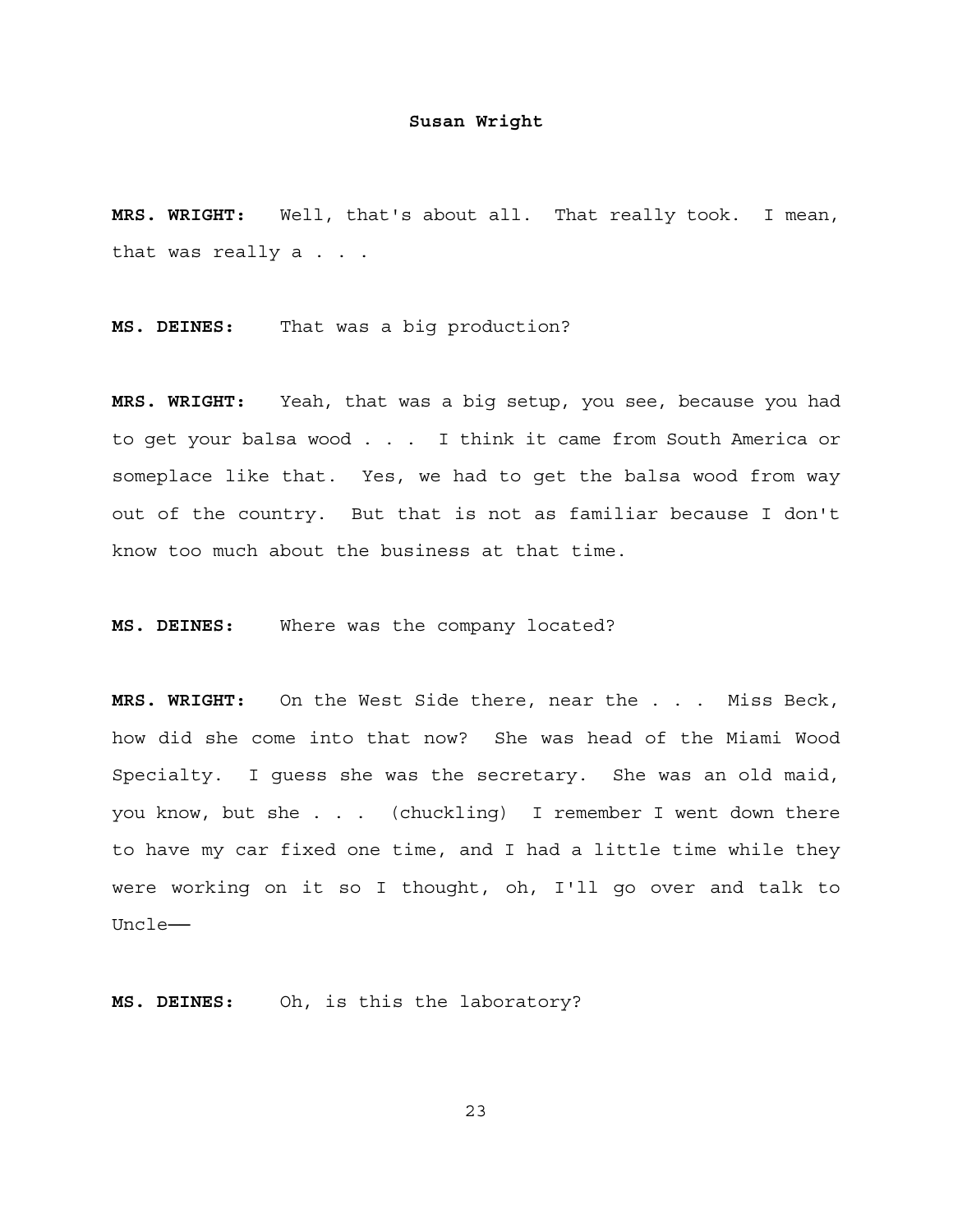**MRS. WRIGHT:** Yeah, the laboratory. And I'll go over and talk to Uncle Orv. So I went up to the door and I knocked on the door, and Miss Beck came to the door. She knew who I was, but (chuckling) she said . . . I said, "Is Uncle Orv here?" "You mean Mr. Wright. I'll see if he's in." (chuckling) It was a cold shoulder she gave me!

**MS. DEINES:** So did you get in? (chuckling)

**MRS. WRIGHT:** And I thought, oh, boy! (chuckling) And she went back and I heard her say, "It's Sue." (chuckling) She tried to buffer everybody that came, you know, and to keep him private as much as possible.

**MS. DEINES:** So did you get in that day?

**MRS. WRIGHT:** Yeah. And he said, "Come on in, Sue!" (laughter) I'll never forget that. That was so funny. That was on the West Side in the laboratory down there. So that was one experience that was kind of . . . (chuckling) And I'd meet her on the street but she wouldn't speak to me.

**MS. DEINES:** No?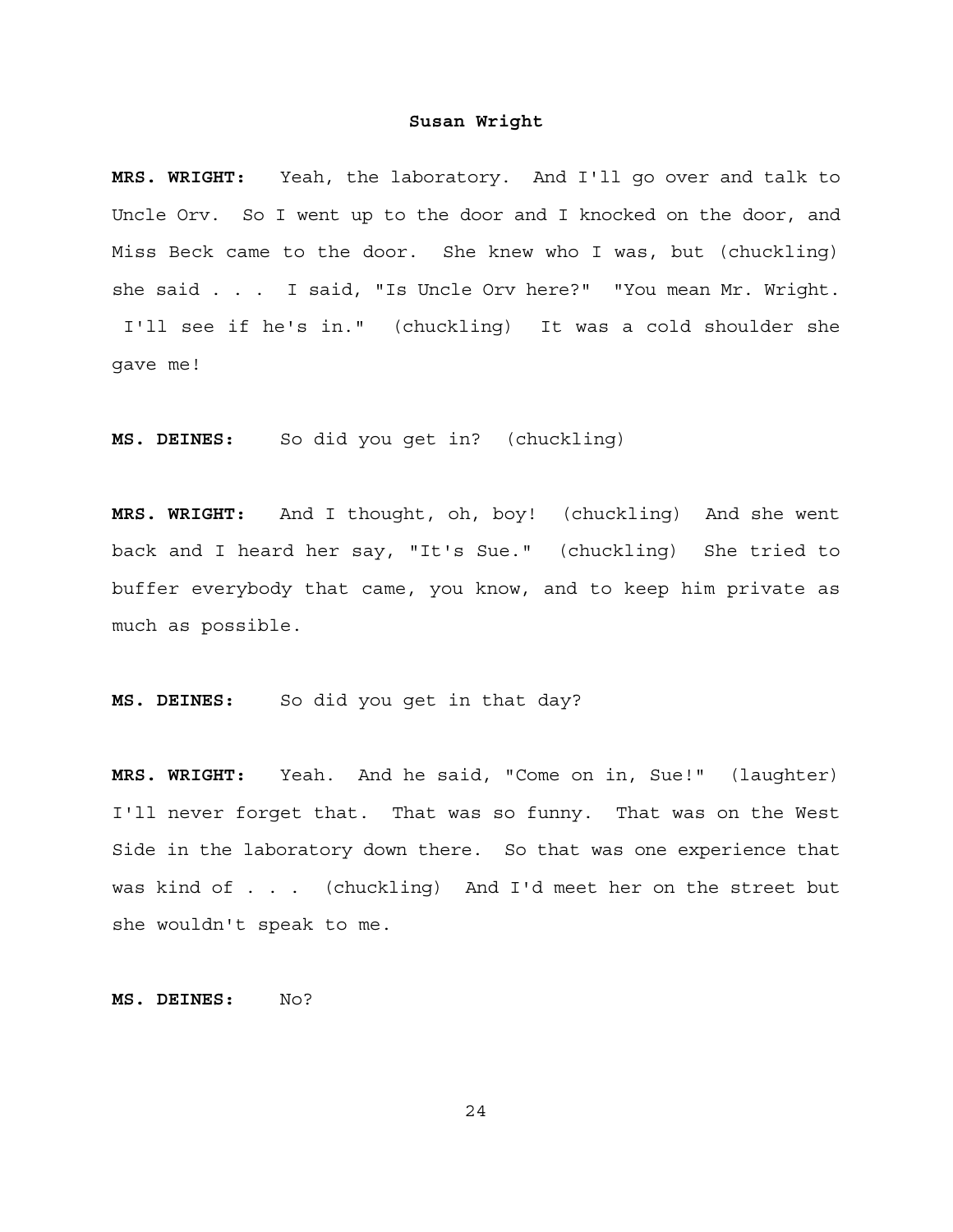**MRS. WRIGHT:** No, she wouldn't speak to me. (chuckling) I think she thought I was a philanderer. (chuckling)

**MS. DEINES:** I've heard lots of stories, and I don't think she spoke to too many people, so . . . (chuckling) It doesn't sound like it.

**MRS. WRIGHT:** Yeah. Well, she had her job to do and I could understand that, and he was such a famous person that you could see why she . . . But she knew me. She didn't have to be that way to me. (chuckling)

**MS. DEINES:** Yeah. How would you describe Orville, his personality and what he was like to be around?

**MRS. WRIGHT:** Oh, he liked to tease a person, you know. He'd tease me till he could make me cry, if possible. He tried to say things against Bus, you know: "He can't do this and he can't do that . . ." And that would just *fire* me up! (chuckling) He went back to Carrie in the kitchen, and as I went to leave I said . . . I was almost in tears, and Carrie said, "Sue, settle down. Uncle Orv came through and he said, 'Sue's in fine fettle today.'" (chuckling) I just would bristle up, you know. That's why they called me "Starchy Sue."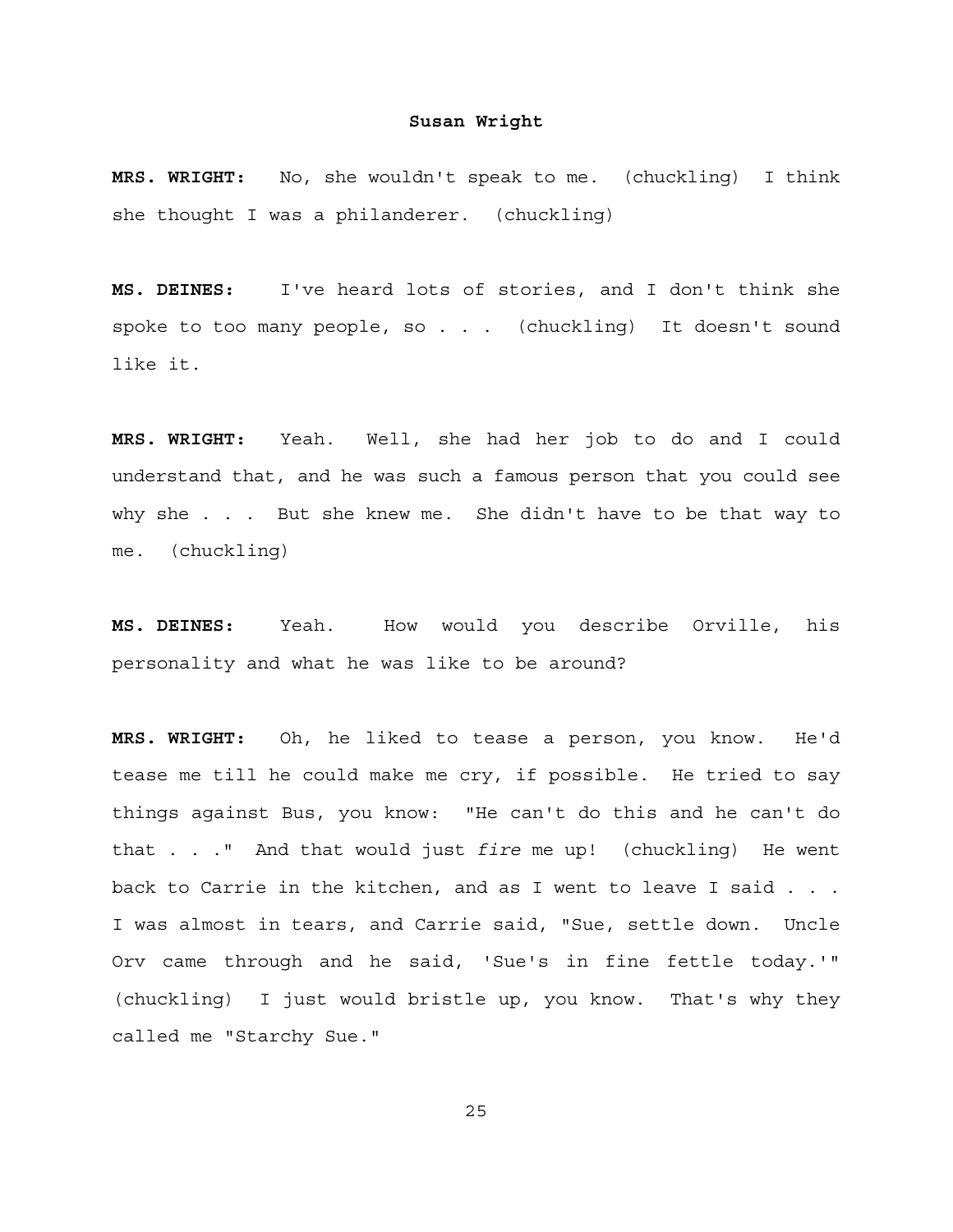**MS. DEINES:** "Starchy Sue"? (chuckling)

**MRS. WRIGHT:** His first iris . . . He was a hybridizer for iris, you know. That was his hobby and he would cross for new varieties. He has seventeen that he has hybridized.

**MS. DEINES:** This is your husband, right?

**MRS. WRIGHT:** Yeah. And he was very interested in botany and things of that sort, and of course I had to be interested in it. (chuckling)

**MS. DEINES:** Oh, I saw all your irises out in front, the labels and everything.

**MRS. WRIGHT:** Yeah. So the first one that he introduced, he called it "Starchy Sue." (laughter) And that has followed me all over, you know. Even out at the cemetery they've got "Starchy Sue" on his headstone. (chuckling)

**MS. DEINES:** Oh, do they?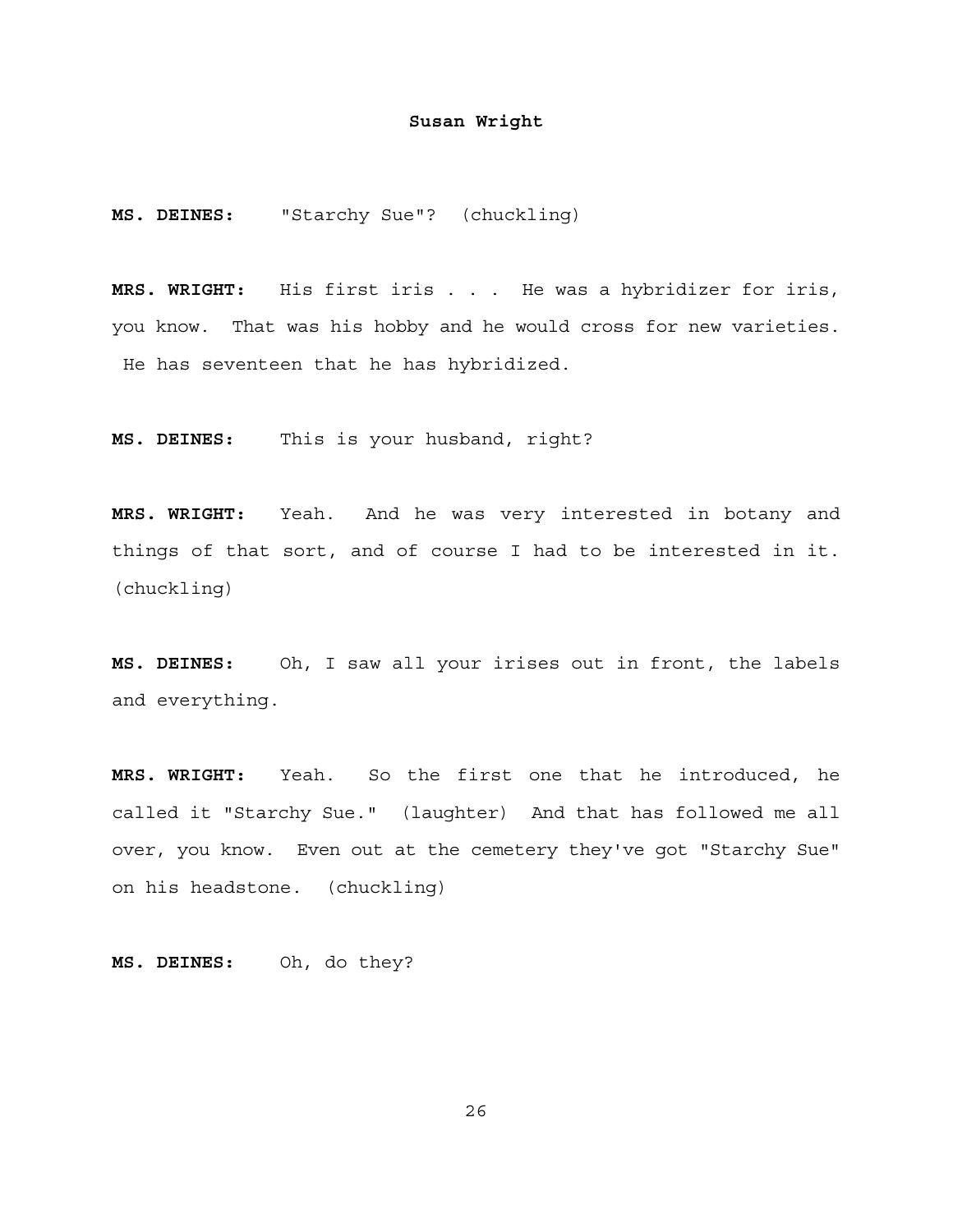**MRS. WRIGHT:** Yeah, Sandegren, who is the caretaker out there, he's been out to see me and he took samples of them. Well, Horace was working on a re-bloomer when he died, one that would bloom in the spring and again in the fall.

**MS. DEINES:** Oh, that'd be nice.

**MRS. WRIGHT:** Yeah, that was his hobby, you know, was working with iris to produce something better. So he did produce quite a few, and so there are in front of the monument there, the Wright monument, is the re-bloomers, and around the headstone, of Horace's headstone, is "Starchy Sue." (chuckling) And on the other side, I gave him the peonies that came from his mother's yard. And she's on the other . . . She and her husband are on the other side.

**MS. DEINES:** On the other side? Oh, that's nice.

**MRS. WRIGHT:** So they have samples, and he's very proud of that. He's going to make a special garden for display out there.

**MS. DEINES:** That will be nice.

**MRS. WRIGHT:** He came and wanted to get some new pieces from me. But as you know, I've got mine all marked around here too.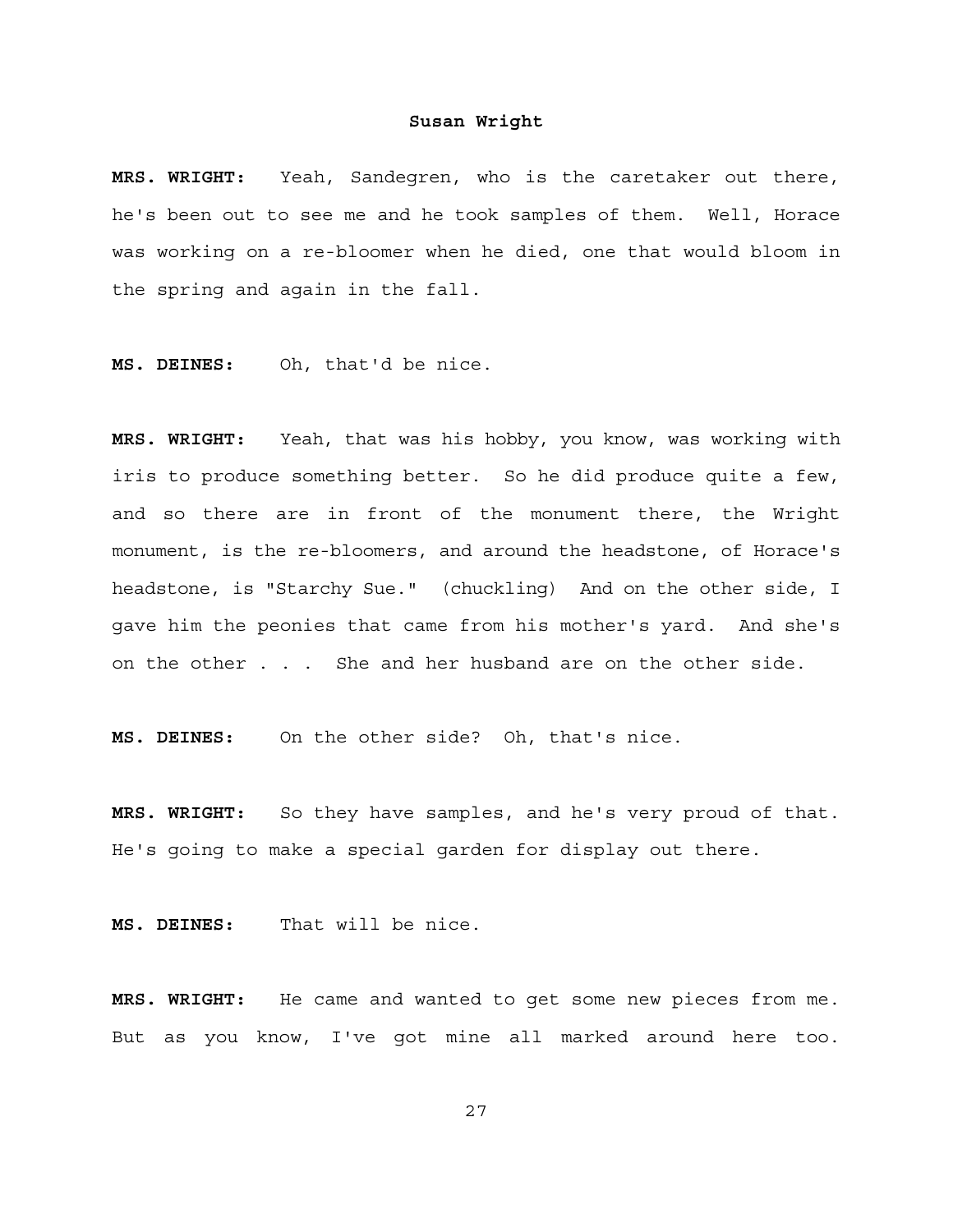(chuckling) If something happens to me, I don't know what . . . You never know what people might do, because you just don't trust them sometimes. They just come in with their shovel and help themselves. (chuckling)

**MS. DEINES:** I hope not. That wouldn't be good. I'm jumping around on subjects all over. You kept the books for the toy company for one year?

**MRS. WRIGHT:** Yes, I did. I enjoyed that. Well, my father was an auditor, you see, and he taught me bookkeeping. I know that Lorin Wright was very proud that I could hit a balance first thing. He said my posting was so accurate that I would hit a balance the first time.

**MS. DEINES:** That's good. Now how did you start doing that?

**MRS. WRIGHT:** Well, through my father. He taught me all I knew about bookkeeping.

**MS. DEINES:** And then you just helped out at the company when they needed some help?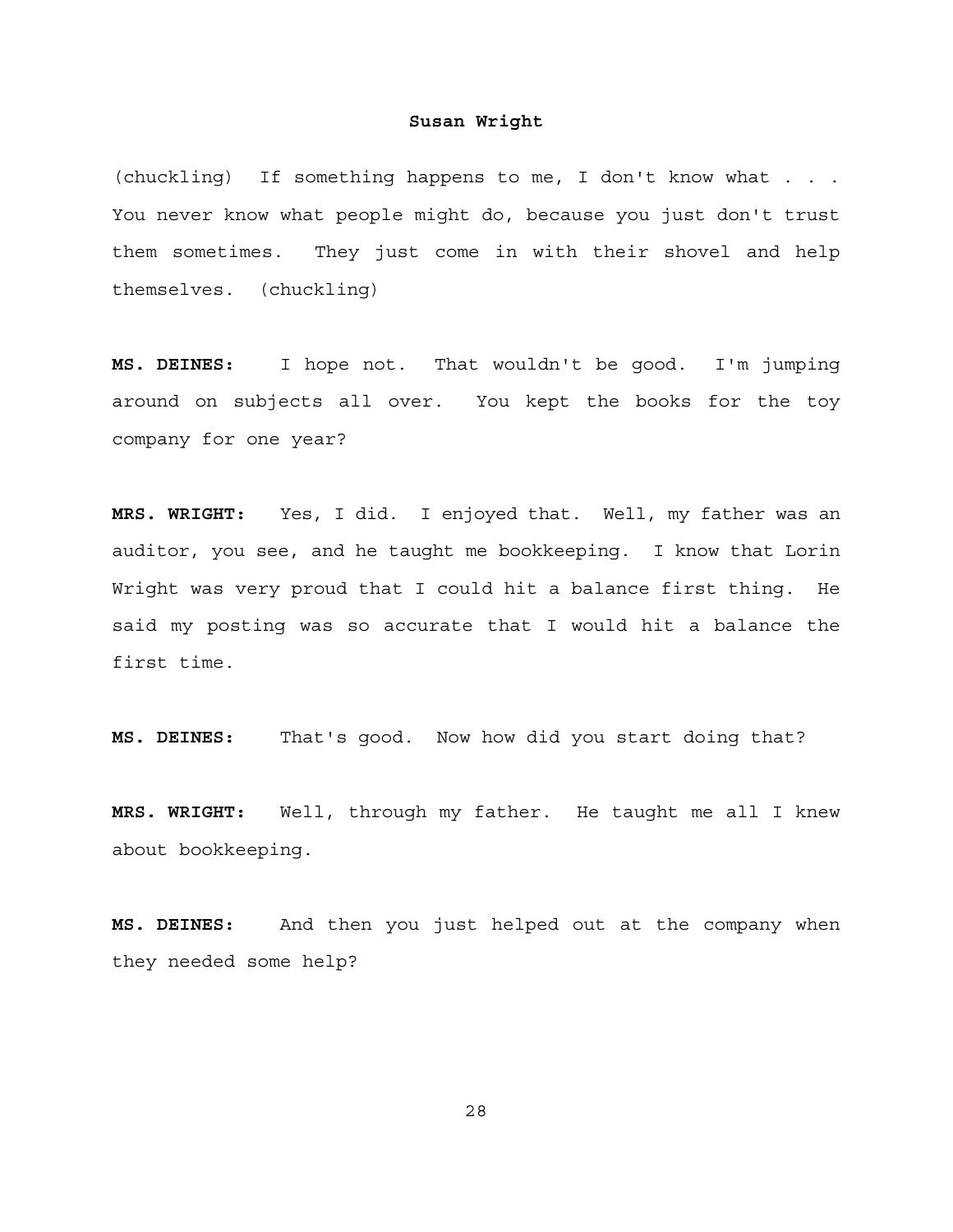**MRS. WRIGHT:** Yes. And then when I did it for them, why, I was very careful. I never was paid for it. That was a love job, as far as I was concerned.

**MS. DEINES:** As far as that was concerned? (chuckling) How long did you do that for?

**MRS. WRIGHT:** Oh, I guess four or five years. Quite a long while.

**MS. DEINES:** You probably don't remember which years?

**MRS. WRIGHT:** No, I don't.

**MS. DEINES:** (chuckling) You've got a lot of years to remember, so I know it's . . .

**MRS. WRIGHT:** Yeah. Especially now, I'm getting a little worried about some of it. I wonder how accurate I am, you know, because I'm ninety-three. I'll be ninety-four in July.

**MS. DEINES:** That's great.

**MRS. WRIGHT:** My husband and I had the same birthday, but he was a year older.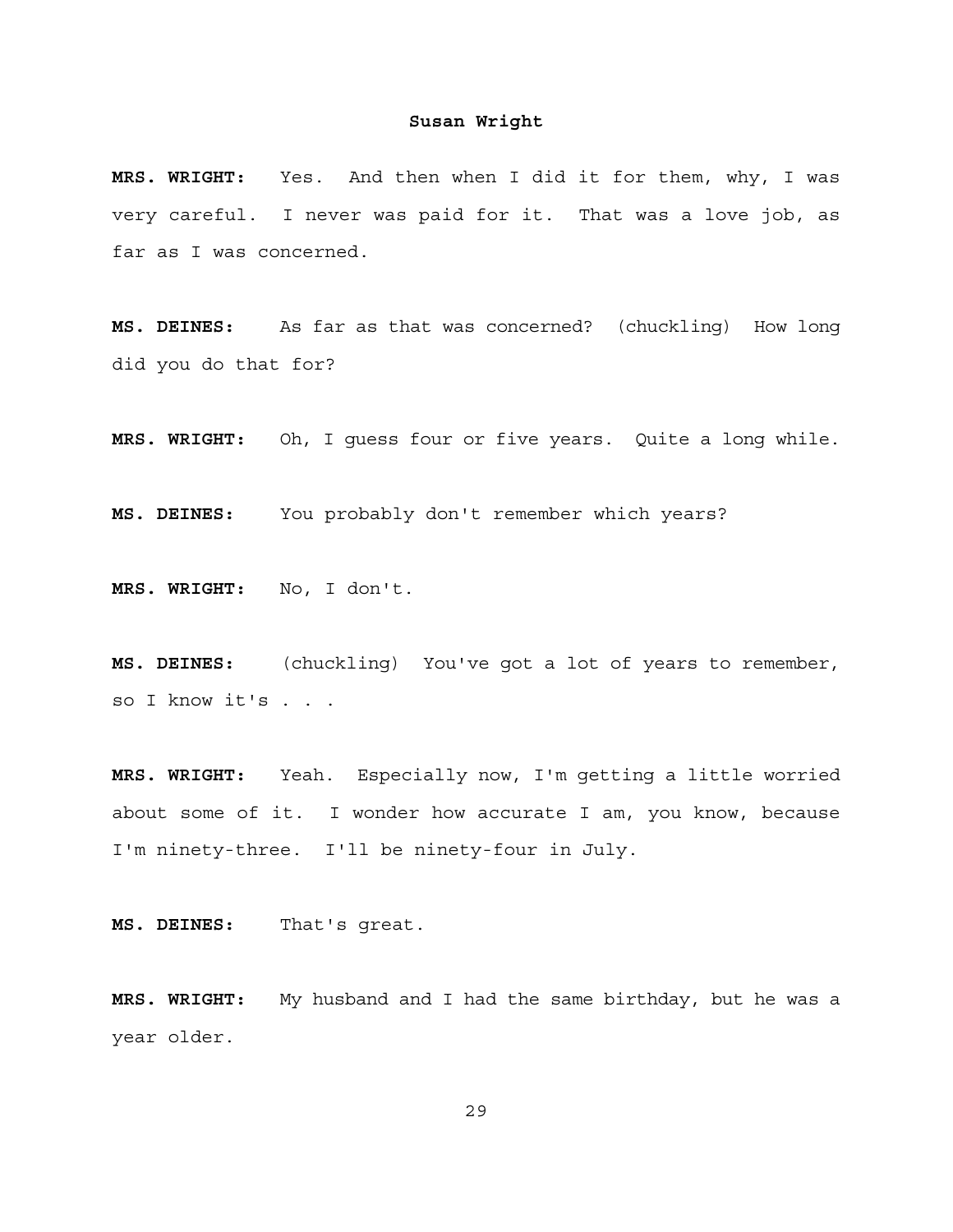**MS. DEINES:** Really?

**MRS. WRIGHT:** Uh-huh.

**MS. DEINES:** That's a coincidence.

**MRS. WRIGHT:** Yeah, and I never cooked a meal on that day. (chuckling)

**MS. DEINES:** Who cooked? Did you always go out?

**MRS. WRIGHT:** Yes, we always went out. And I always demanded to go to the very best. (chuckling) But that was a lot of fun, when I look at it. And I think about the things that Horace built here. You know, he helped to build in Canada, up there, and that's where Uncle Orv was very strict with him. He made him do everything plumb and just so, you know, and he taught him well. So when we built this house, why, he decided that he was going to do a lot of it himself, and he did all the interior himself.

**MS. DEINES:** How long did it take?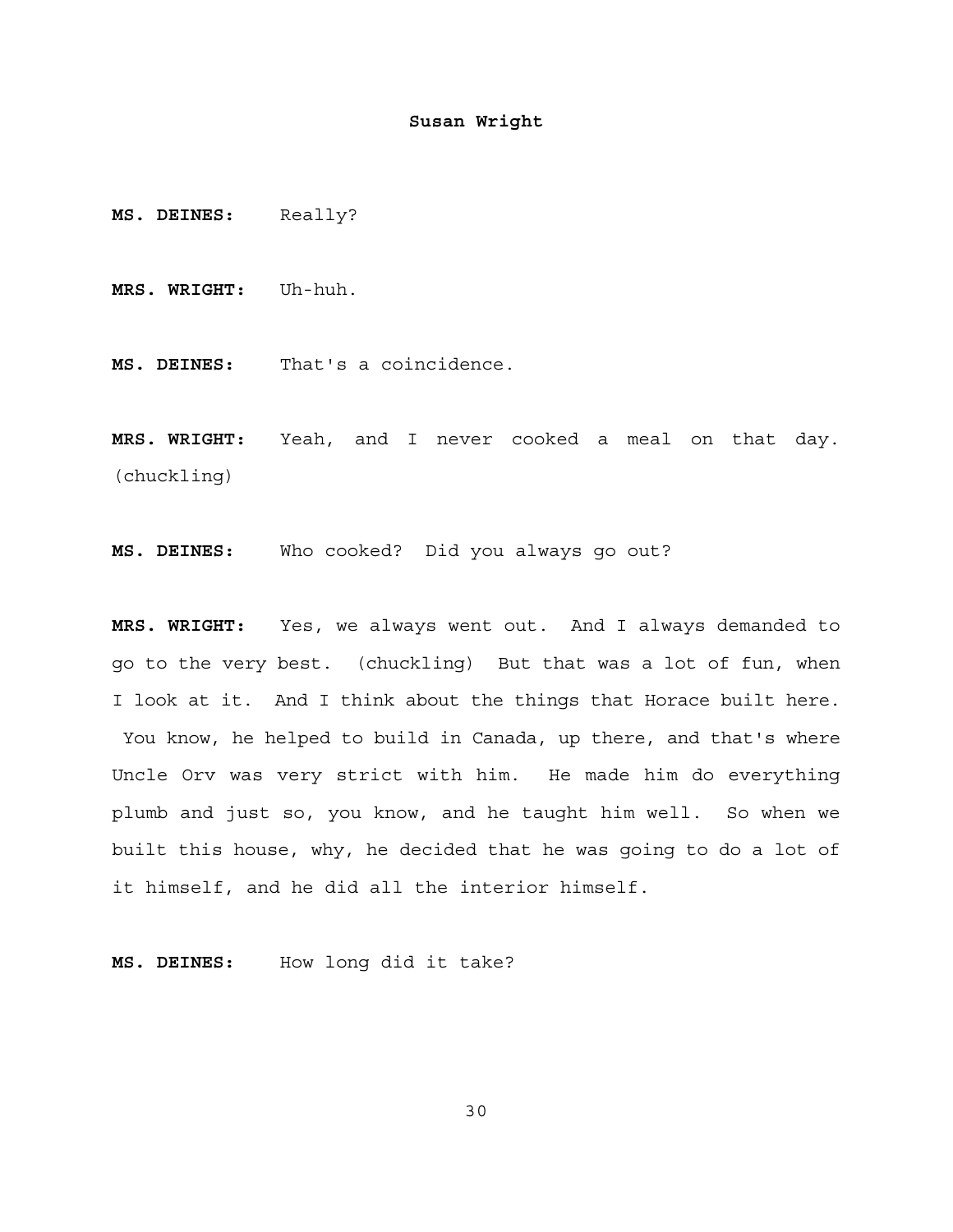**MRS. WRIGHT:** Well, we were about three years, I think, building it. Of course, we had the brick put in, but he contracted for that. And he wanted it to be sturdy. But if you'll notice, the overhang is quite wide, and he's got a ventilator underneath it.

**MS. DEINES:** Oh, I see the vents.

**MRS. WRIGHT:** That was his idea, so that there's never any mildew there. That was to prevent mildew, you see, from coming down.

**MS. DEINES:** He got some of the Wright brothers' inventiveness in him.

**MRS. WRIGHT:** Yes, he liked to build. I think they instilled that in him, you know. When you see all these plug-ins, you'll see we've got plug-ins all over the place. (chuckling)

**MS. DEINES:** All over the place, yes.

**MRS. WRIGHT:** (chuckling) Every corner. But I love this porch.

**MS. DEINES:** It's nice.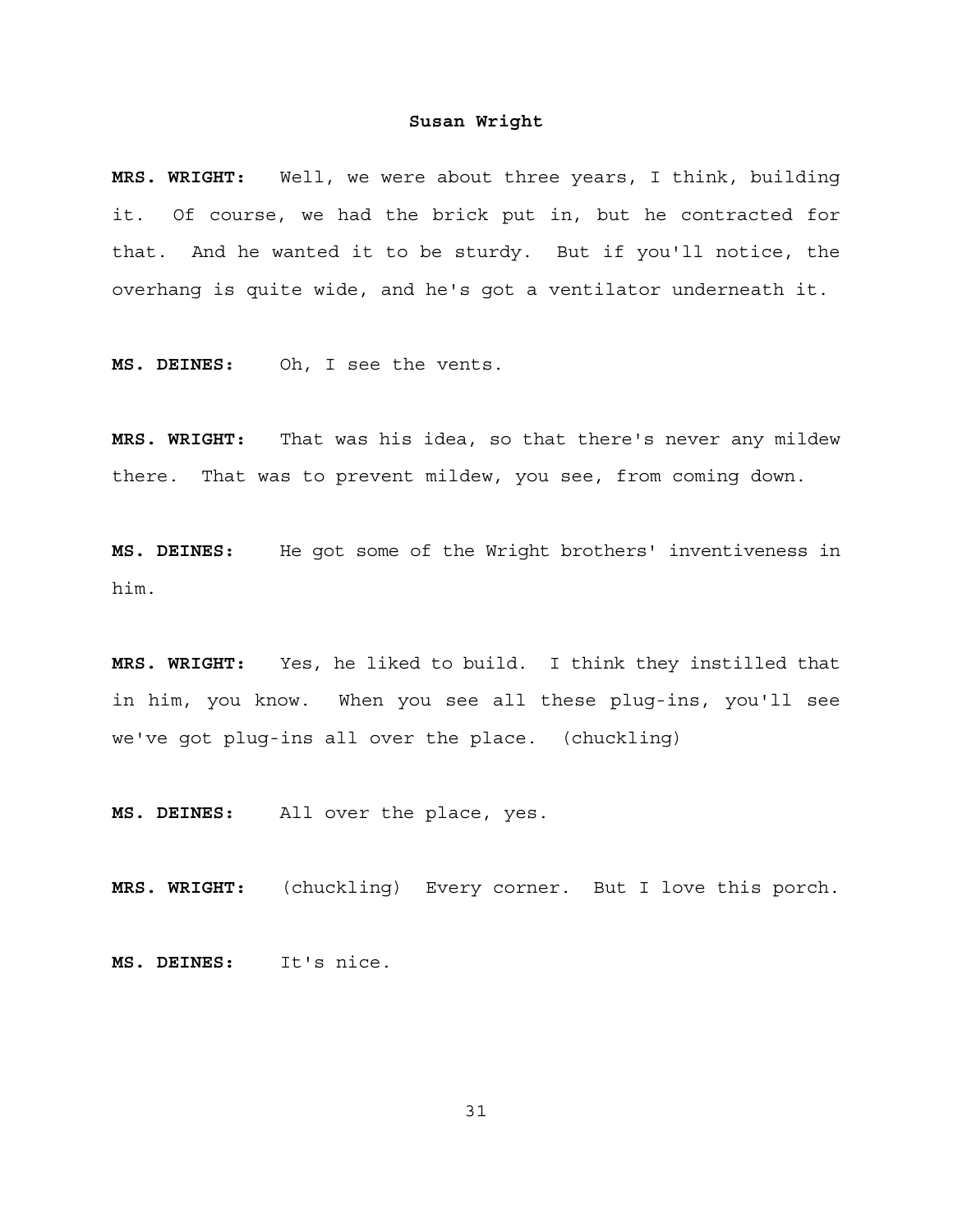**MRS. WRIGHT:** I have to get my nephew to get down my pillows. They're up high where we cover them with blankets and so forth, so I have to do that. But we cover these . . . Well, one of my friends left town and she had this table. When the tornado hit us, we lost our roof, you remember.

**MS. DEINES:** Oh?

**MRS. WRIGHT:** Yeah, the complete roof on this house was lost.

**MS. DEINES:** It was lost? Was that the . . . ?

- **MRS. WRIGHT:** Nineteen seventy-four.
- **MS. DEINES:** The big one that hit Xenia? Is that it?
- **MRS. WRIGHT:** Yes. Yeah, that's the one.

**MS. DEINES:** So you lost your whole roof?

**MRS. WRIGHT:** And we stood right in the middle of it, the two of us together. And when I think of where we stood between the bathroom, which was a tile bathroom on one side and another closet on the other side, two closets really, that had a brick wall there,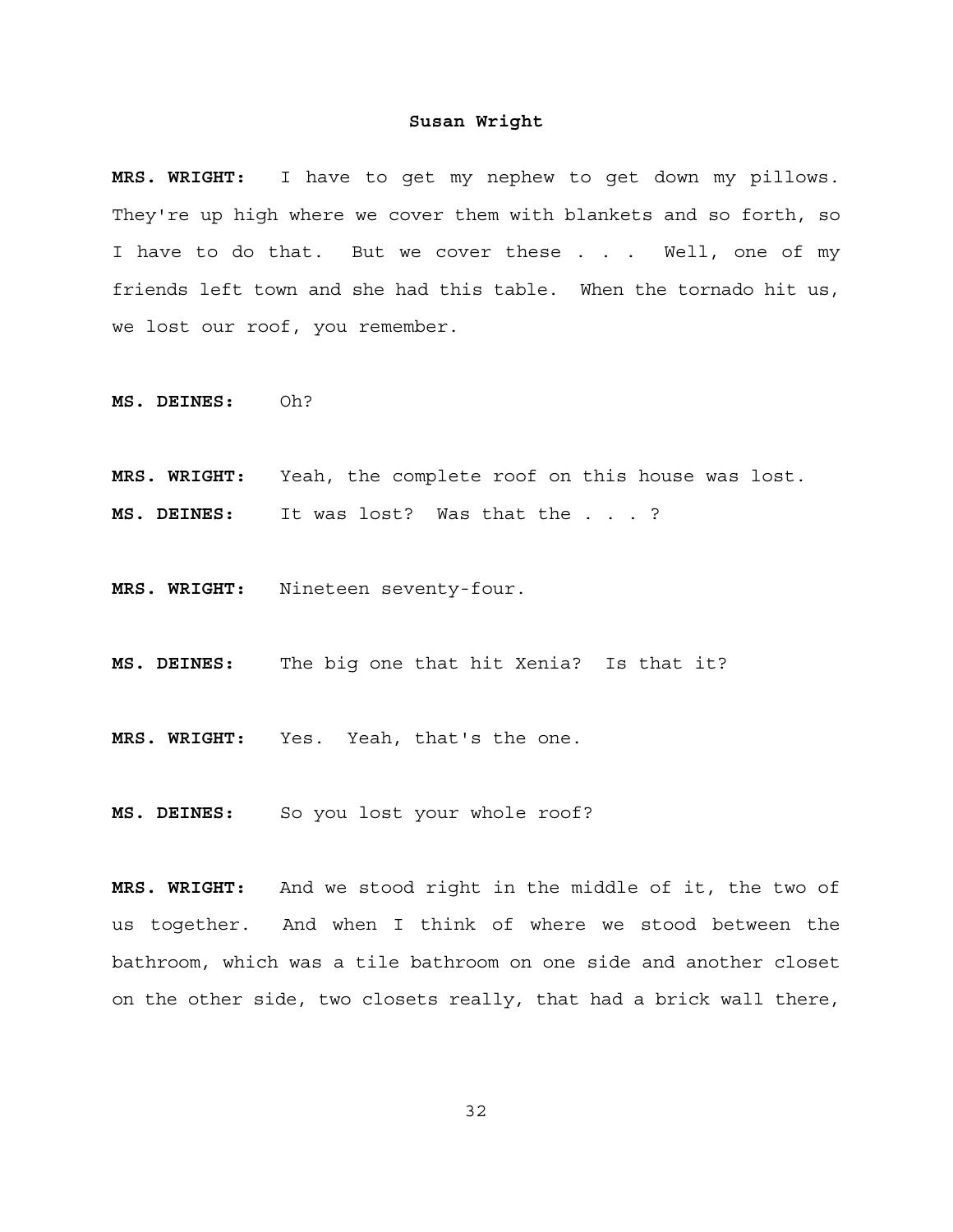so that was the place to stand. And we stood there, gee, and looked out at the sky afterwards. (chuckling)

**MS. DEINES:** Well, at least that's all that happened. It could have been worse.

**MRS. WRIGHT:** Well, there's another story there that . . . Of course, I get an income check . . . What do you call it? A pension, see, from my teaching eighteen years, and so I had . . . We had five checks laying on the desk inside, and of course the wind just went through there, you know. Well, we found one in the hall, one in the sink, and the final one we didn't . . .

**MS. DEINES:** Never found it?

**MRS. WRIGHT:** So when they went to put the roof back on, we sat out on chairs. It was our birthday that day, so we brought the fellows that were working on the roof, we brought them ice cream and cake.

**MS. DEINES:** Oh, how nice!

**MRS. WRIGHT:** So we sat on chairs and were watching them work, and he came down the ladder and he had his hand behind his back and he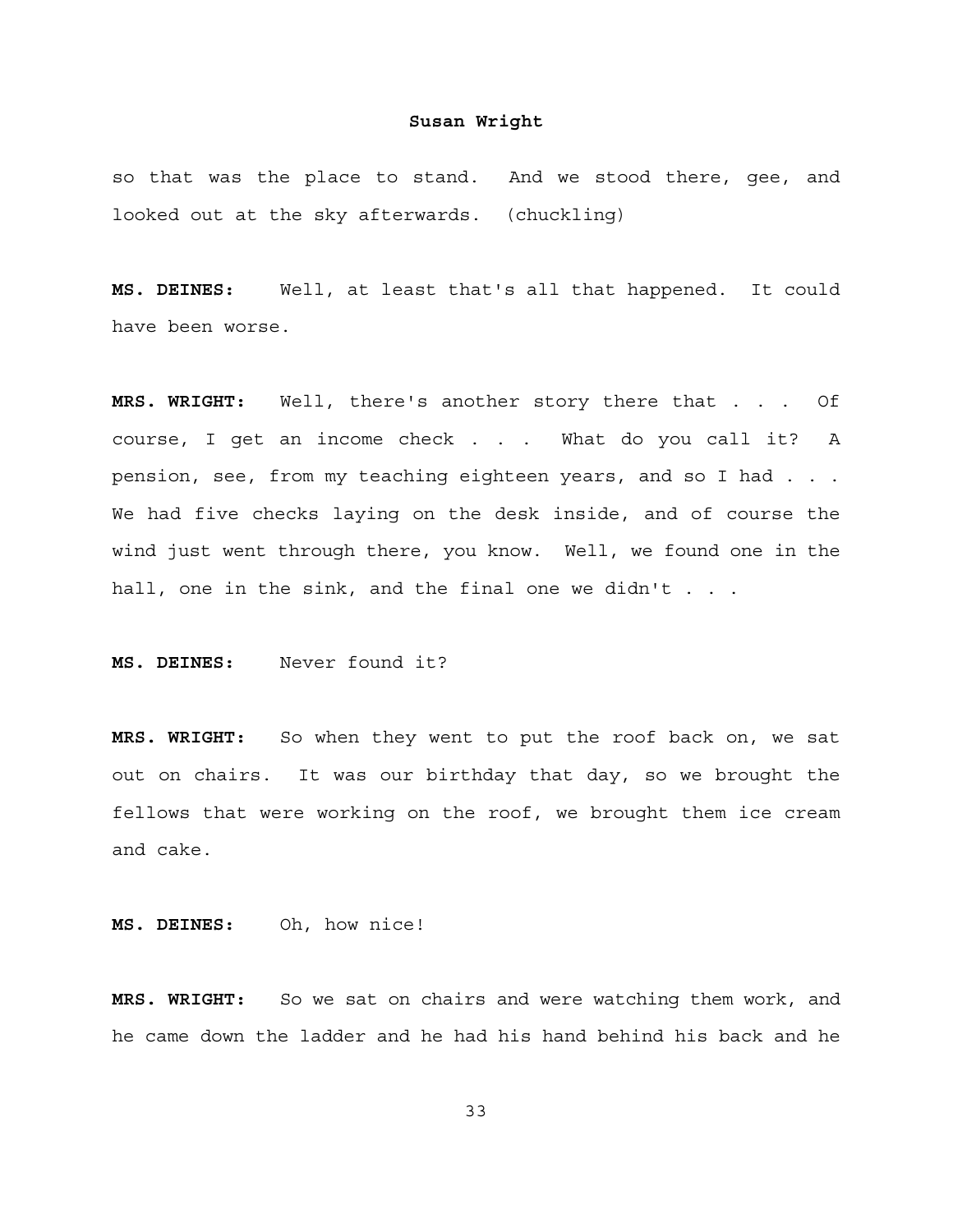said, "Whose birthday you say this is?" (chuckling) And he pulled out . . . And here the check had wedged in the ridge beam, and they had to tear it to get it out.

**MS. DEINES:** Really? (chuckling) I bet you thought you'd never see that again.

**MRS. WRIGHT:** I didn't think so. I really didn't. (chuckling) And it had been replaced, so I still have that check. (chuckling)

**MS. DEINES:** That's funny. Now, you went to Georgian Bay to . . . It was Georgian Bay, right?

**MRS. WRIGHT:** Yes, Georgian Bay, and he had the *Kitty Hawk* up there. You see, that was the boat. We inherited that with Ivonette after his death, and so we kept it for about five years, but it got to be quite a-

**MS. DEINES:** The island or the boat, you inherited?

**MRS. WRIGHT:** Yes, the boat was called *Kitty Hawk*.

**MS. DEINES:** Okay, I just wasn't sure if you inherited the island or the boat.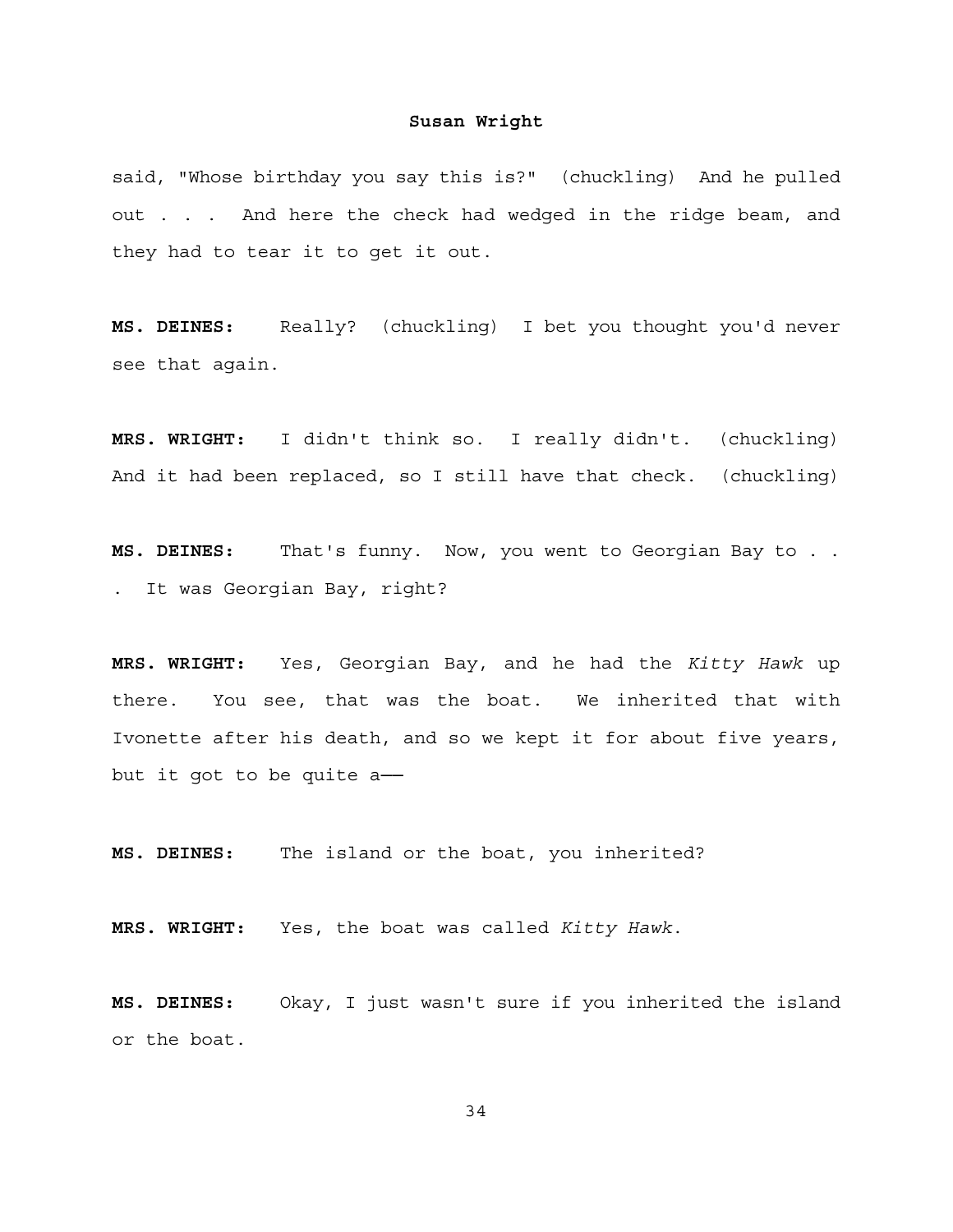**MRS. WRIGHT:** No, the boat.

**MS. DEINES:** The boat, okay.

**MRS. WRIGHT:** Well, we inherited the island, too, for a while, but we decided that it was too much to take care of all those buildings, and we were too far away, and so we decided that we'd sell the island and not the boat, and so that's why we kept the boat for quite a while. And that boat, I have a picture of it; it's been restored now, you know. It sunk in the water for a long while.

**MS. DEINES:** Oh, did it?

**MRS. WRIGHT:** But then that's the way they preserve them in a lot of places. You see, it was mahogany.

**MS. DEINES:** I've seen a picture of the boat. It looks very nice.

**MRS. WRIGHT:** Yes, it's a very beautiful boat. When we inherited it, we had to get a pilot to run the boat for us because Bus did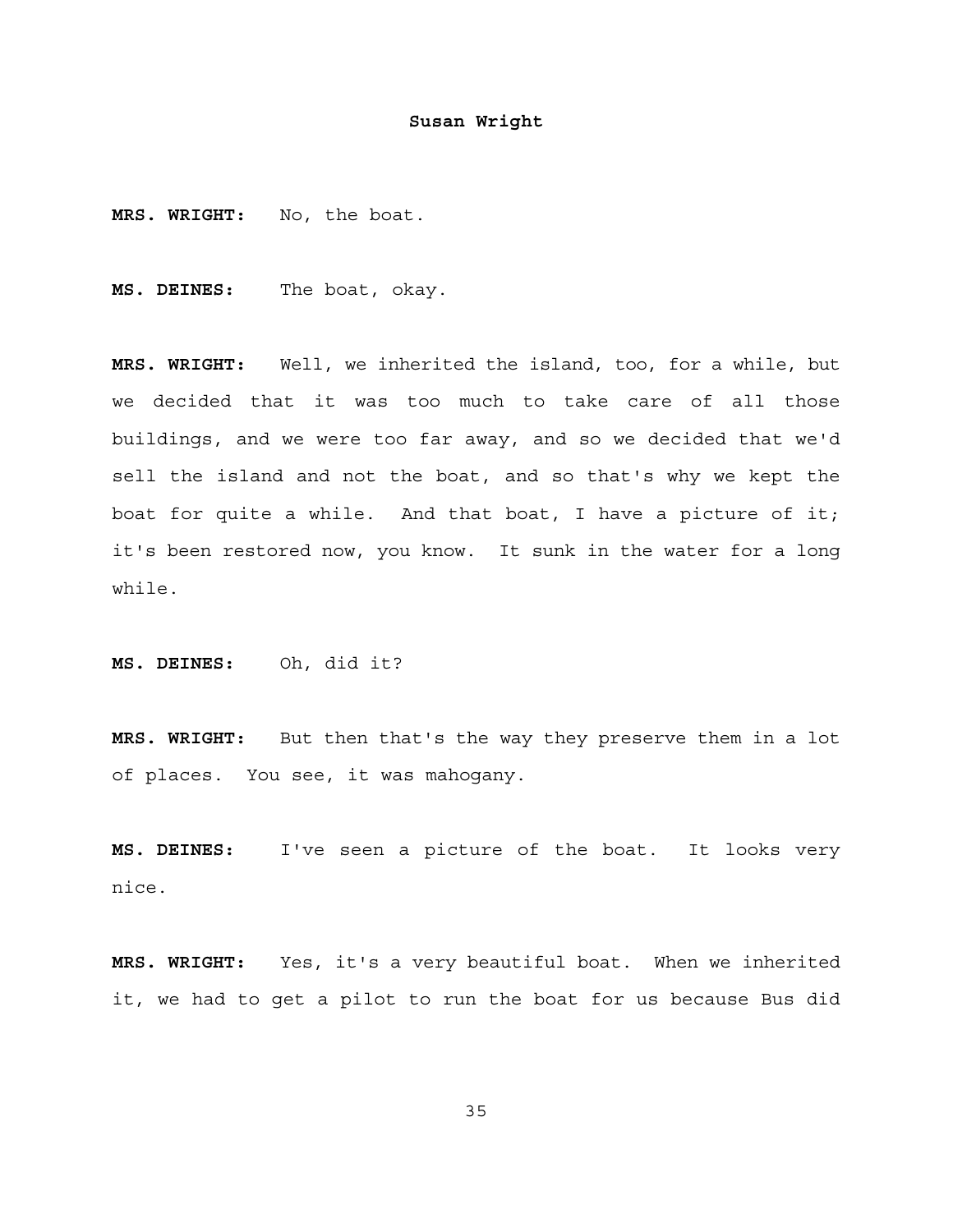not know where the channels were, and there are so many rocks in that Georgian Bay.

**MS. DEINES:** You had to know right where you were going?

**MRS. WRIGHT:** Yeah, you could really get . . . And I remember one night we were up there with another couple who went to college with my husband. He and his roommate and his wife and I were close friends and we took them up there. So this Carl Martin had the motorboat and I was trolling. I had the fishing pole out behind me, you know, and we were trolling through the weeds. (chuckling) So we came a little close to shore, and here was Horace down at the bottom of the hill, sixty foot down from the top of where the house was, and he had a flashlight and was going like this to get us in. (chuckling) And all of a sudden we just hit a rock, and we just scooted right over it. And this fellow said, "I know where that rock is!" (laughter) But I was scared. That could have torn the bottom of that.

**MS. DEINES:** Yeah, it could have.

**MRS. WRIGHT:** And Bus was worried about us, you know. But he had taken me out trolling so I could . . . And I had lost my fish. I got a big one. Oh, he was so big! And I thought I had caught it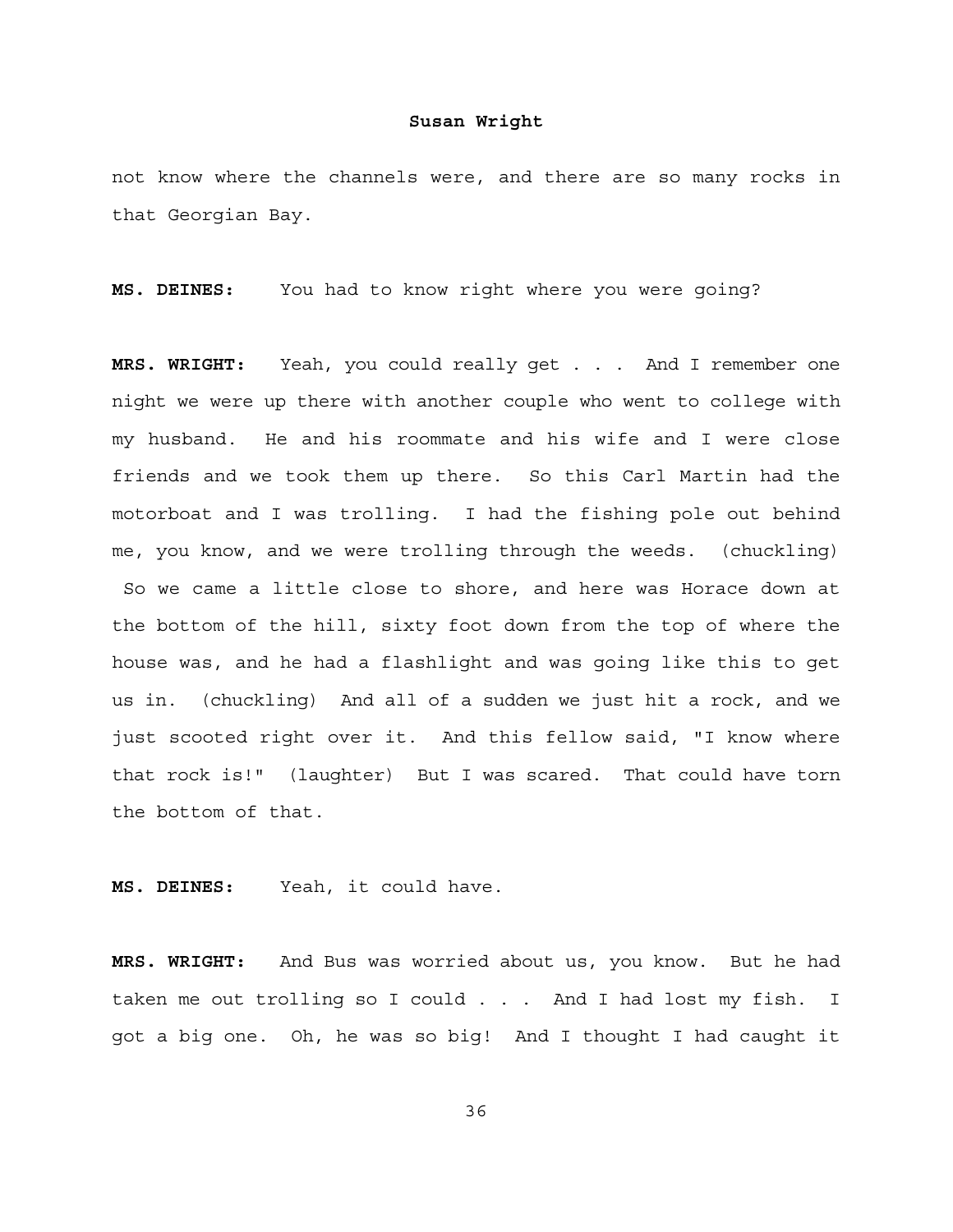in the weeds, you know, the hook, and I said, "Oh, I've got something on here." And all of a sudden I kept pulling it in, you know.

**MS. DEINES:** And here comes the fish?

**MRS. WRIGHT:** \_\_\_\_\_\_\_\_\_\_ this thing went up like this, and underneath the boat, and just snapped the line right off and got away. That's the one that got away! (chuckling) I thought, oh, that was huge! I had no idea they had them that big in there. This Carl Martin and his wife went up with us a lot of times. He was a roommate of my husband's in college, and so they used to go up there with us and they loved to be there. And the porch was gorgeous. Katharine's room was a . . . well, like this. It was an addition onto the house, and that was her bedroom. And you had a railway that went down to the wharf that Orville had . . .

**MS. DEINES:** Had built?

**MRS. WRIGHT:** Uh-huh. He had a shop halfway down, and he had a motor in there that ran that railway, and you'd take your luggage up that way.

**MS. DEINES:** Up there? Could anyone run it, or just him?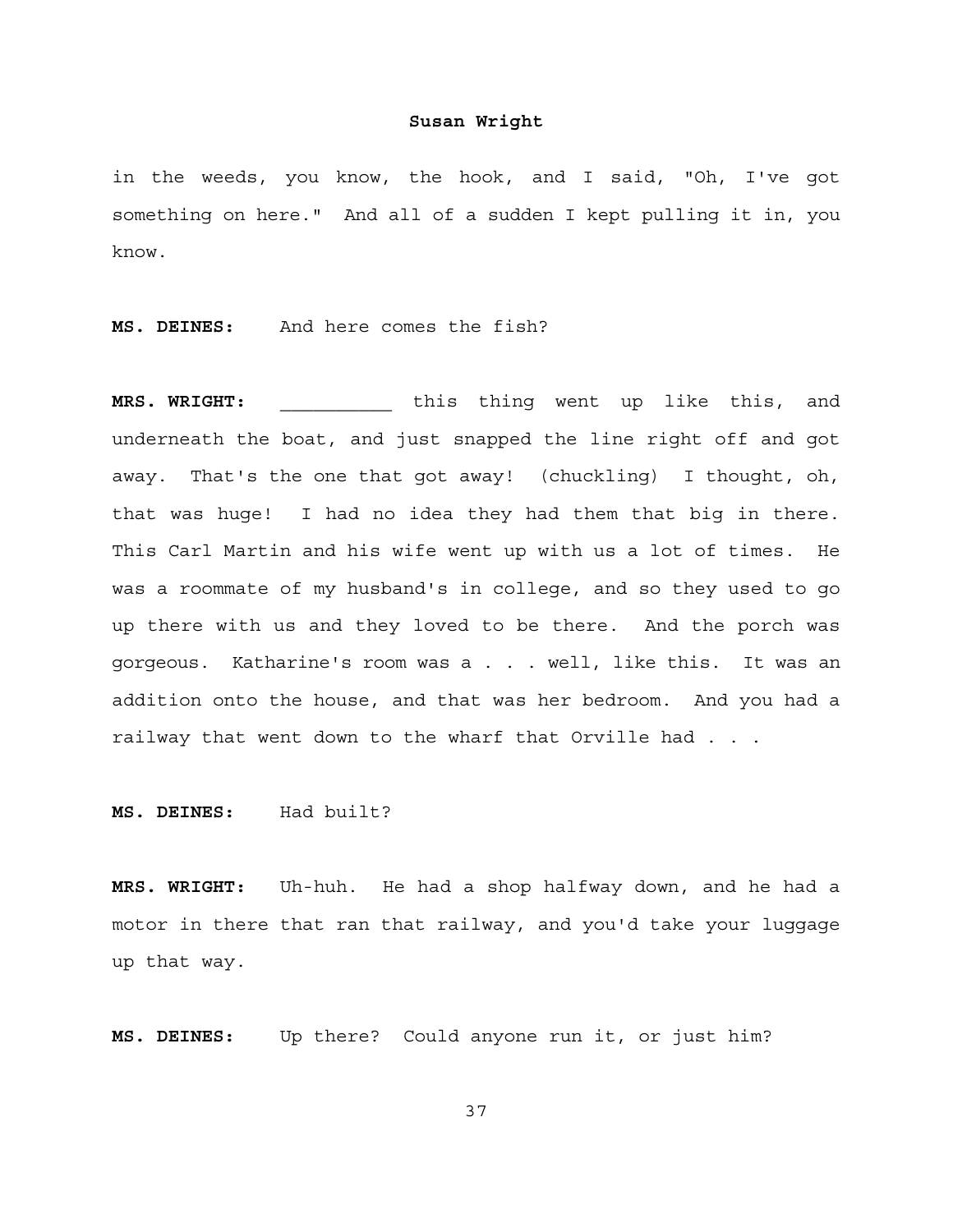**MRS. WRIGHT:** Well, Ivonette and Ann, that was Milton's wife, Ivonette and Ann wanted to get on that and ride up it, you know. And he says, "How much do you people weigh?" (laughter) They wouldn't give him the right answer. (chuckling) Because that's the story they always tell about them, you know, and of course it stalled halfway up. (laughter) But that was fun. It went as far as the . . . The shop was halfway up.

**MS. DEINES:** Then would you have to carry everything the other way?

**MRS. WRIGHT:** Yeah, you'd have to carry it if you didn't . . . We could get it up. It would take luggage up, but it wouldn't always take people up. It depended on your weight. (chuckling) But it was quite a flat thing that you could sit on and put your feet on it, you know. Oh, that was fun. (chuckling)

**MS. DEINES:** Now you went up there a couple times with Orville, too?

**MRS. WRIGHT:** Oh yes. I went up there the first two years after I was married and stayed two weeks, and I had to do the cooking! (chuckling) I had to bake the pie, the . . .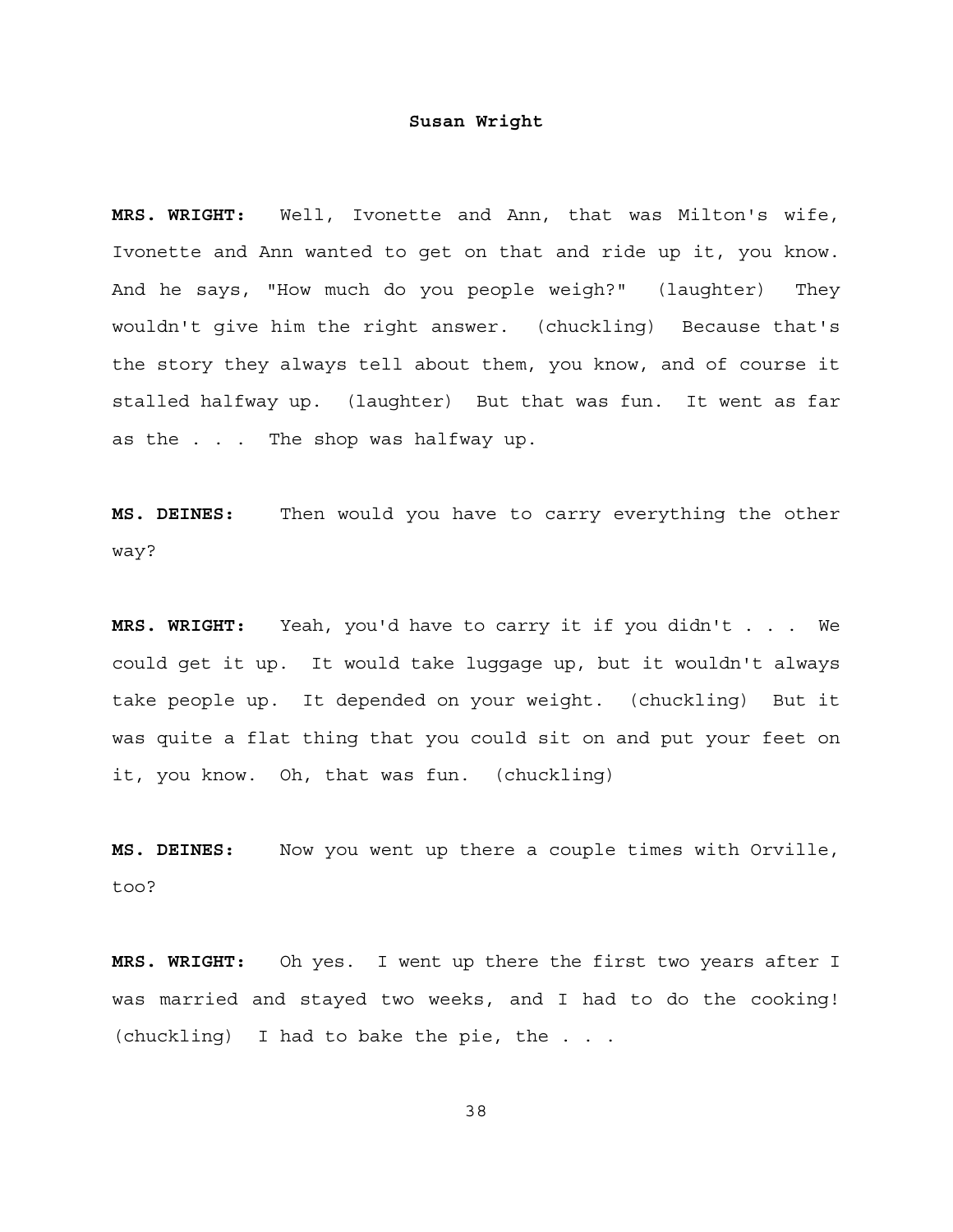**MS. DEINES:** The blueberry pie?

**MRS. WRIGHT:** The blueberry pies, yeah. And he watched *everything* I did. He wasn't sure that I wasn't going to put flour in that. (chuckling)

**MS. DEINES:** He wanted it exactly right, huh?

**MRS. WRIGHT:** (chuckling) But he was a good person. I knew he had good ideas and I appreciated them. But he was always good to me, and I think he approved of Horace's choice. (chuckling)

**MS. DEINES:** Well, that's good. Was he real quiet and shy in public, when you'd go to ceremonies with Orville? **MRS. WRIGHT:** Well, yes, he always said that . . . What was it he said? "It was a pall parrot that did the talking." Something like that. That was his answer when he wouldn't give a speech. He never would give a speech.

**MS. DEINES:** He'd just be there?

**MRS. WRIGHT:** Yeah, he'd be there.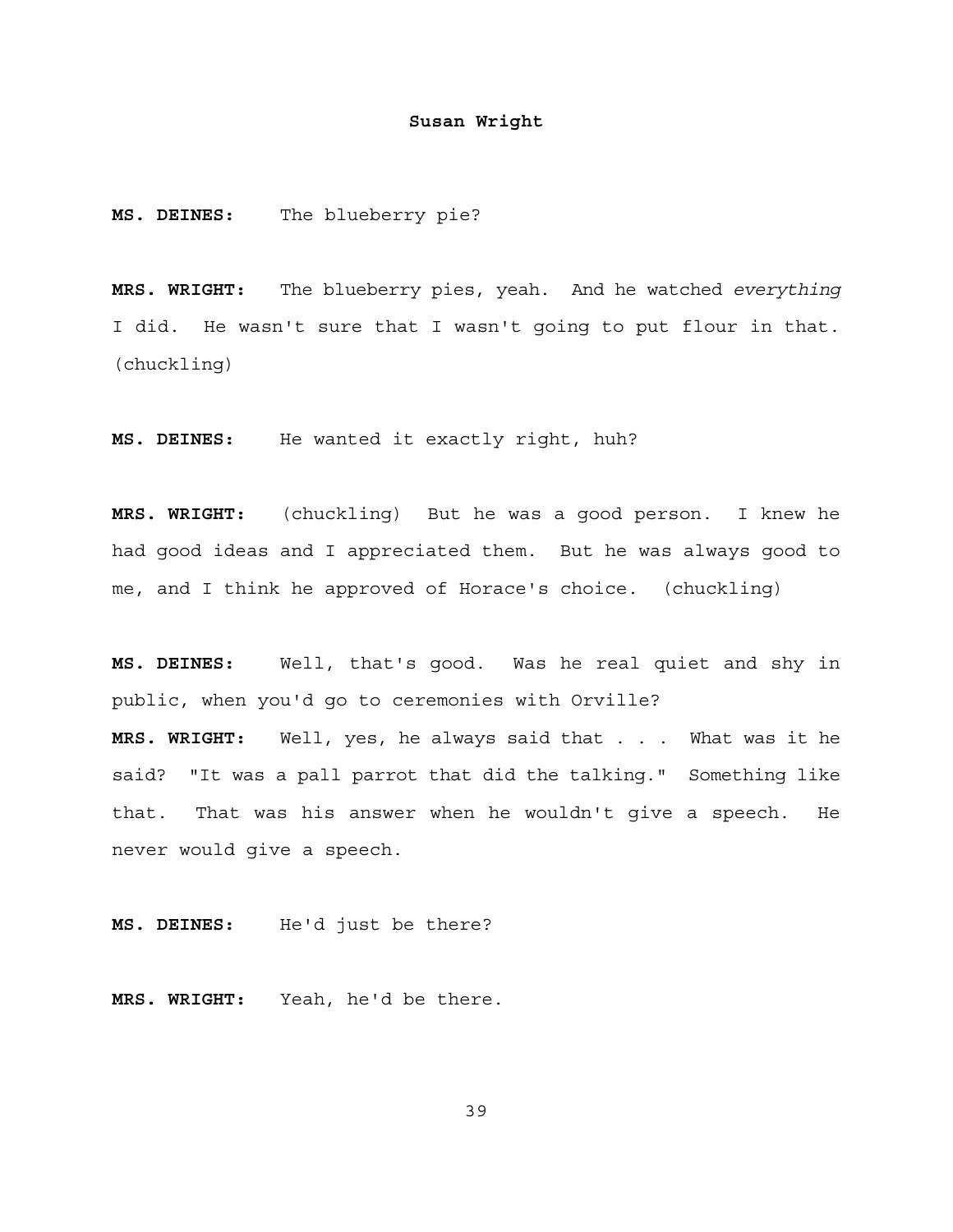[End Side A]

**MS. DEINES:** Did you go to a lot of ceremonies with him as part of the Wright family?

**MRS. WRIGHT:** Oh, yes. (chuckling) I'll tell you, it was one of the things, you just wondered what you were going to wear every time, you know, (chuckling) because you were always on display, it seemed. We took a Hawaiian trip one year before he died, and then the next year I wanted to take a cruise in the Caribbean. I remember him saying, "Who's paying for this?" And I said, "I've got my ticket, you find your own." That's another reason I got "Starchy Sue." (chuckling) But I did have my own pension, you see, and I felt, well, if I support half of it, why, we could afford it, because it was around \$4,000 to take a thirteen-day cruise. And we hit Trinidad in South America, so . . . (chuckling) And when he got home, you'd have thought he planned it.

**MS. DEINES:** Now this is Horace?

**MRS. WRIGHT:** Horace.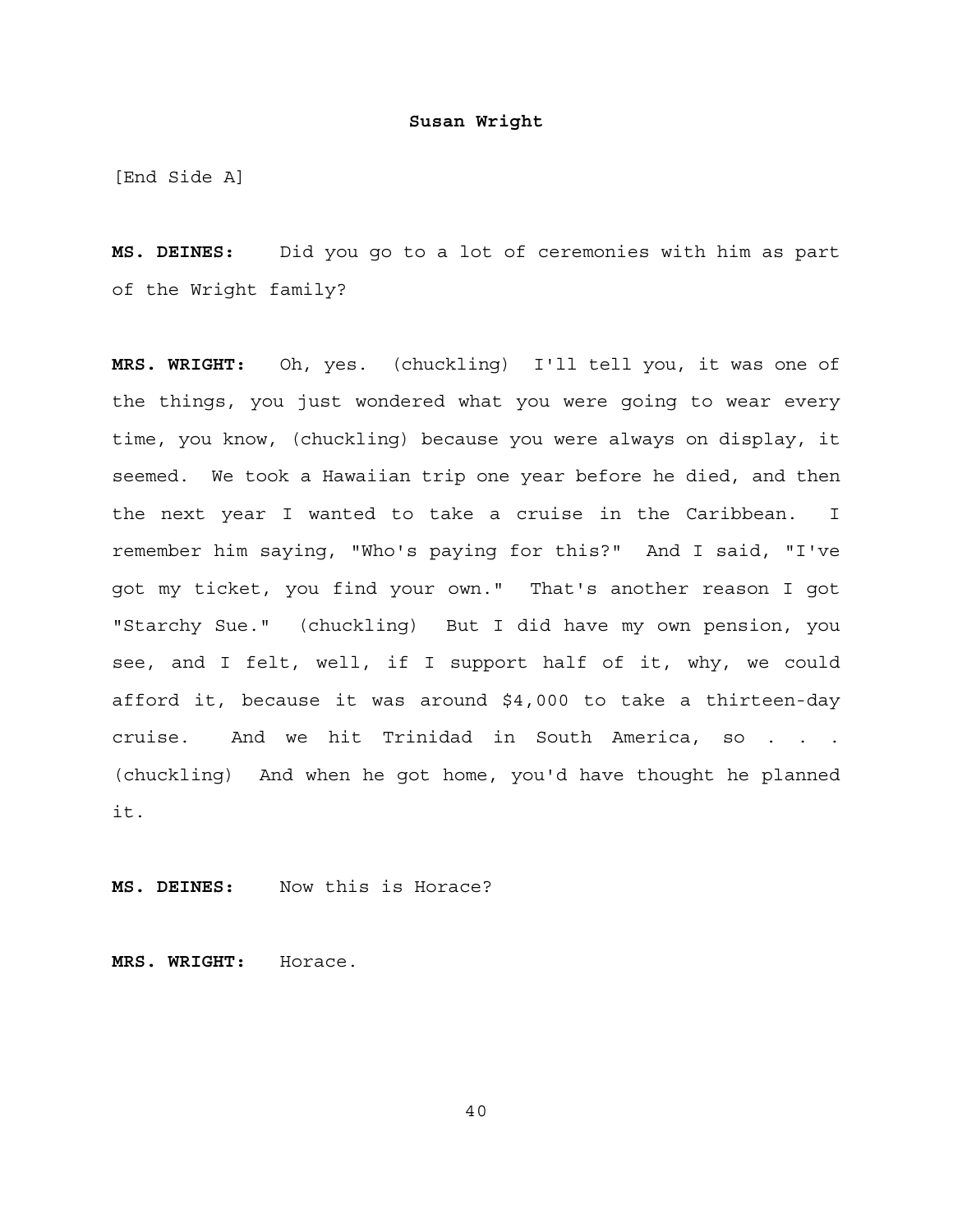**MS. DEINES:** Okay, he thought he planned the whole . . . ? (chuckling)

**MRS. WRIGHT:** Yeah, and that was my idea with the cruise. (chuckling)

**MS. DEINES:** Well, that meant it was a good one because he enjoyed it, right? (chuckling)

**MRS. WRIGHT:** Well, he was conservative, you know, but the fact that I was willing to support half of it, why, I think he thought it was a good business. (chuckling) Oh, I always felt that what's mine is his and what's his is mine. It didn't make any difference to me.

**MS. DEINES:** No difference? Well, that's good.

**MRS. WRIGHT:** But I was always in my own independence because I had taught long enough to do that.

**MS. DEINES:** Is there anything else that you can think of that you want to share about the Wright family, that you remember? I've asked all the questions I had.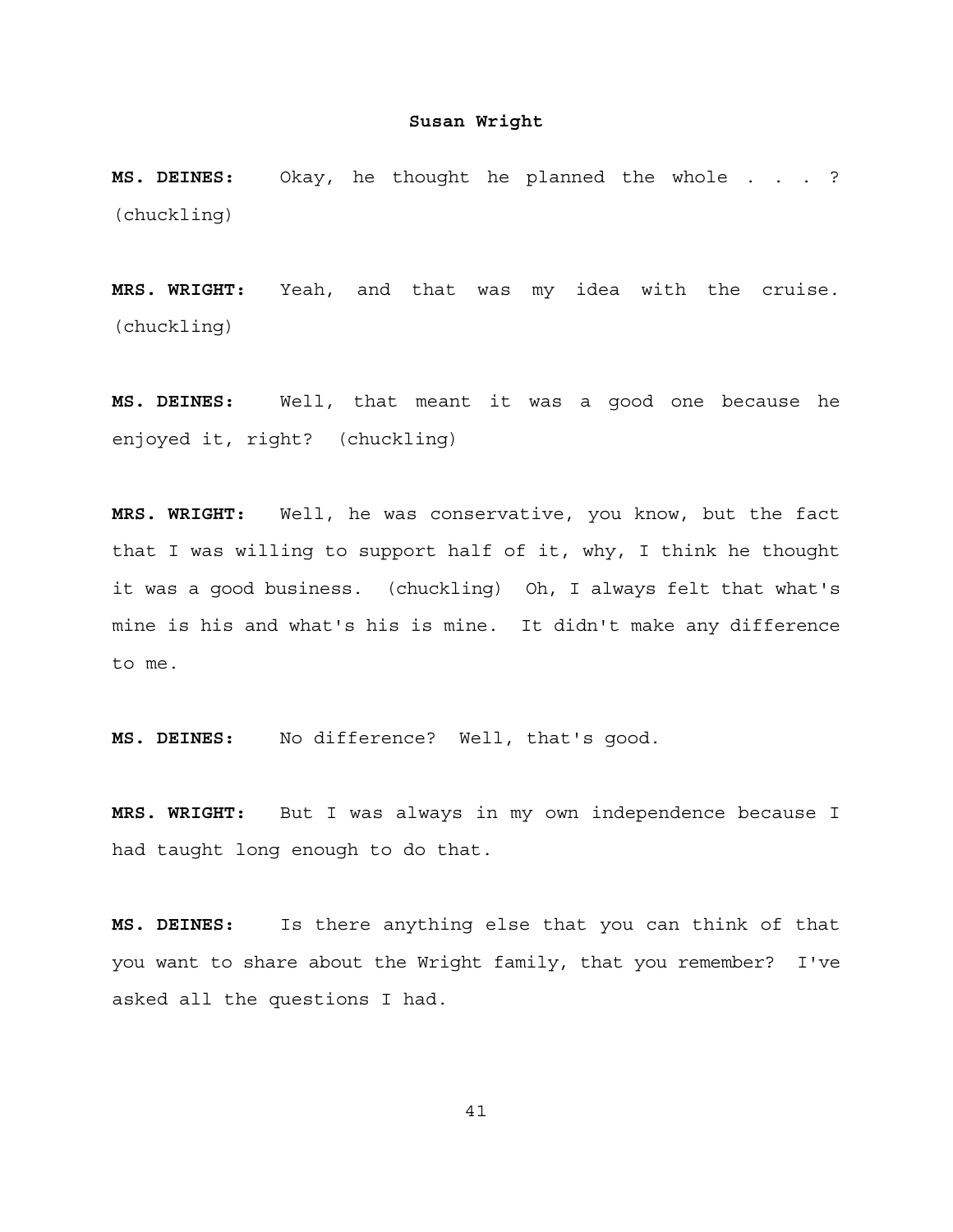**MRS. WRIGHT:** Well, I remember John Jammeson. That was Leontine's husband, you know. He came and lived at the house.

**MS. DEINES:** At Hawthorn Hill?

**MRS. WRIGHT:** Yeah, after Orville's death, and went through all the papers and sorted them.

**MS. DEINES:** Oh? Okay.

**MRS. WRIGHT:** Yes, he was a very efficient type person, you know, and he got the roll-top desk that came out of the Miami Wood Specialty Company.

**MS. DEINES:** Oh, okay.

**MRS. WRIGHT:** Yeah, and so I've often wondered what happened to that desk because John Jammeson is dead now. Of course, he has a daughter that's living yet.

**MS. DEINES:** So maybe she got it.

**MRS. WRIGHT:** I met her not very long ago when she was here.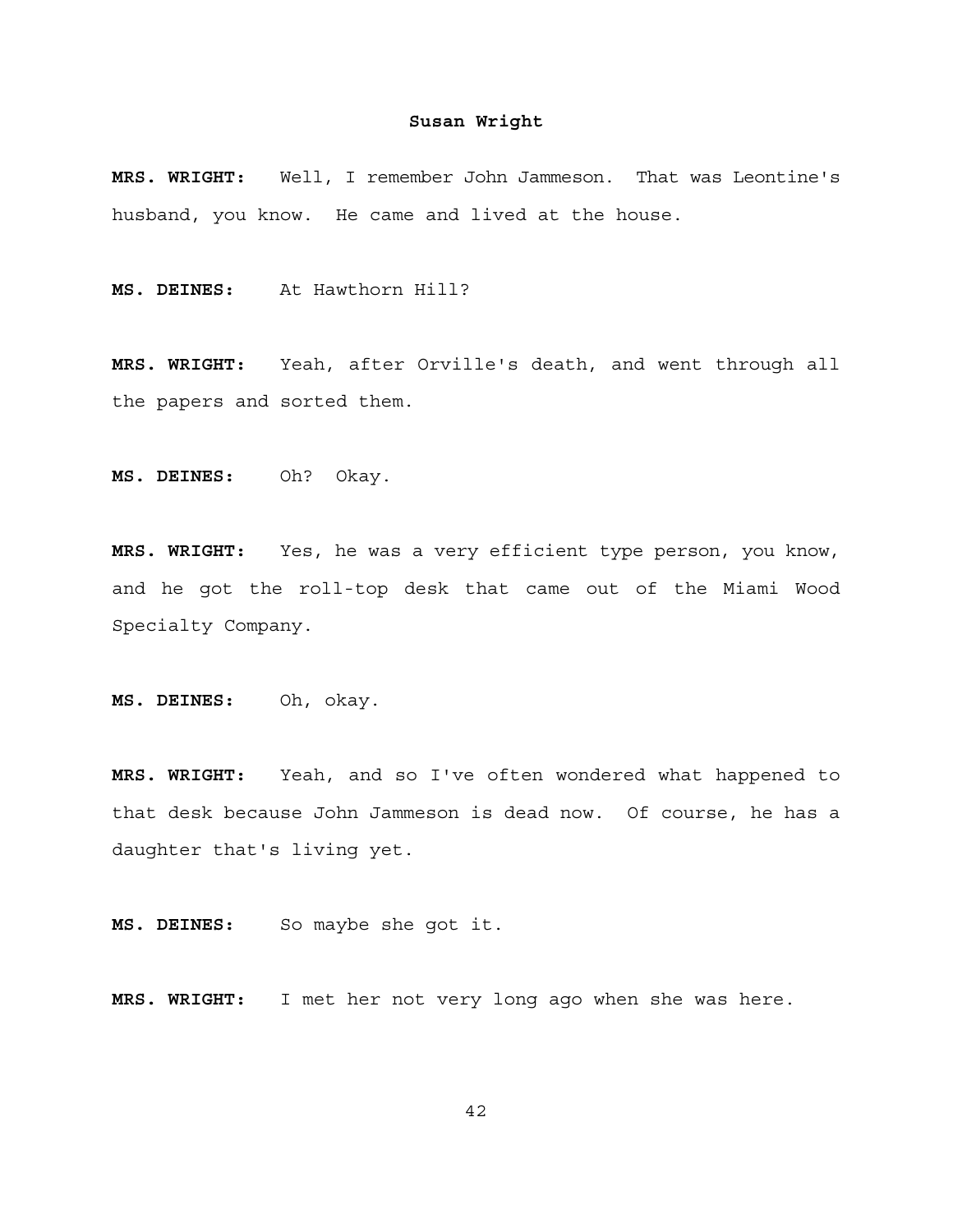**MS. DEINES:** Is that pretty much all you can . . . I know it's putting you on the spot here, but we can end it for today.

**MRS. WRIGHT:** Well, I can't think of anything, really.

**MS. DEINES:** Okay. Well, thank you. I appreciate it. We can turn this off here and detach all the microphones.

## END OF INTERVIEW